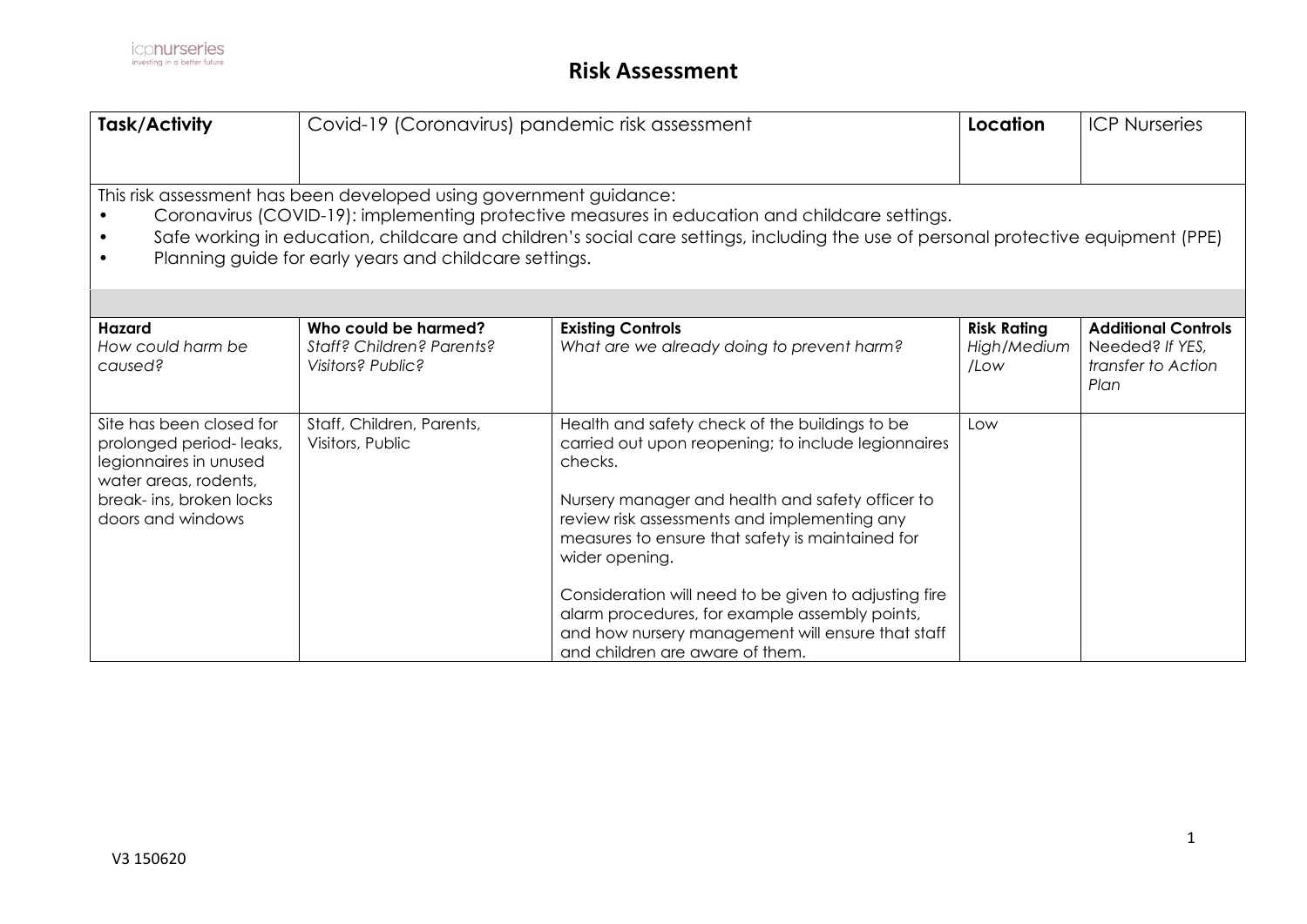| Coming into contact and        | Staff, Children, Parents, | Minimise contact and mixing                            | Low |  |
|--------------------------------|---------------------------|--------------------------------------------------------|-----|--|
| mixing with other              | Visitors, Public,         | Minimise contact with individuals who are unwell       |     |  |
| individuals who may be         |                           | If children or adults have, or are showing symptoms    |     |  |
| unwell                         |                           | of, coronavirus (new continuous cough or               |     |  |
|                                |                           | high temperature of 37.8 degrees centigrade or         |     |  |
|                                |                           |                                                        |     |  |
|                                |                           | higher, or a loss of, or change in, their normal sense |     |  |
|                                |                           | of taste or smell (anosmia)), or have someone in       |     |  |
|                                |                           | their household who is, they should not be in a        |     |  |
|                                |                           | childcare setting. they should be at home, in line     |     |  |
|                                |                           | with the Guidance for Households With Possible         |     |  |
|                                |                           | <b>Coronavirus Infection.</b>                          |     |  |
|                                |                           |                                                        |     |  |
|                                |                           | Assessment of the localised data on the trend in       |     |  |
|                                |                           | daily new cases assists with our risk assessment       |     |  |
|                                |                           | measures for staff, parents and children.              |     |  |
|                                |                           |                                                        |     |  |
|                                |                           | All staff members must receive appropriate             |     |  |
|                                |                           | instruction and training on infection control and risk |     |  |
|                                |                           |                                                        |     |  |
|                                |                           | assessments within which they will be operate. All     |     |  |
|                                |                           | staff to have completed Virtual College online         |     |  |
|                                |                           | course, Prevent COVID-19.                              |     |  |
| <b>Arrivals and Departures</b> | Staff, Children, Parents, | <b>Arrivals and Departures</b>                         | Low |  |
| of children, parents, staff    | Visitors, Public,         | As far as possible, parents and carers should not      |     |  |
| and visitors, which can        |                           | enter early years premises.                            |     |  |
| enhance the spread of          |                           |                                                        |     |  |
| germs if appropriate           |                           | Front of house staff (members of the leadership        |     |  |
| protocol is not in place       |                           | team) must be deployed to ensure families are          |     |  |
|                                |                           | supported with new arrangements as they arrive at      |     |  |
|                                |                           | and leave nursery.                                     |     |  |
|                                |                           |                                                        |     |  |
|                                |                           | Front of house staff must consider the 'door STEP'     |     |  |
|                                |                           | risk assessment before commencing duties:              |     |  |
|                                |                           |                                                        |     |  |
|                                |                           | S: self, am I ready to open the door? Do I             |     |  |
|                                |                           | have the resources I need to carry out the             |     |  |
|                                |                           | task?                                                  |     |  |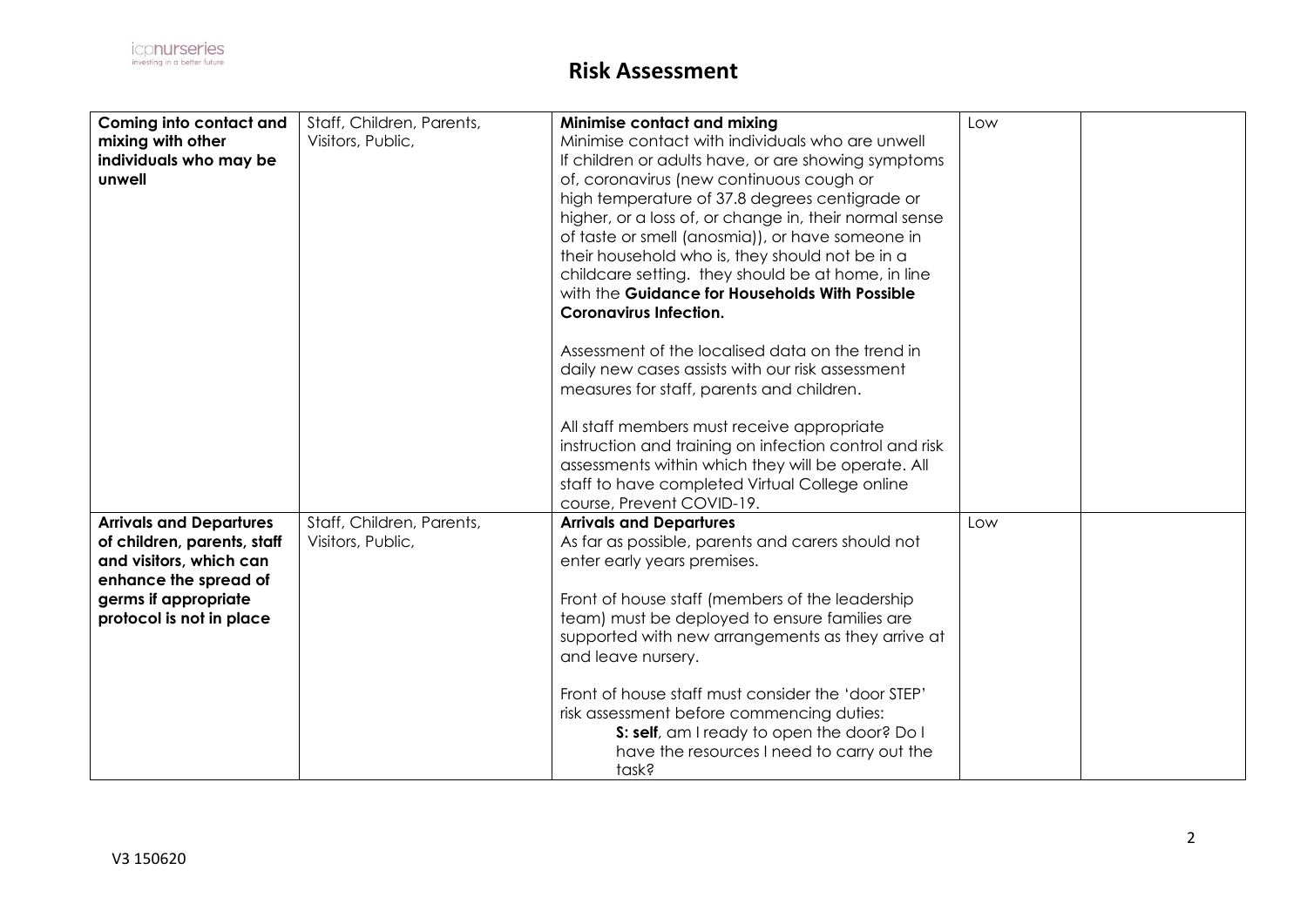

| T: task; do I need to take the child from the<br>parent, or offer any other support to the<br>children, parents, staff as they arrive /<br>depart?<br>E: environment, have I carried out a visual<br>inspection of the area, got control over the<br>environment (door under my control for<br>example, 2m markings on the approach to<br>the door);<br>P: people, have I ascertained that only one<br>adult is accompanying the child, have I<br>asked them ahead of opening the door if<br>they are symptomatic, live with someone<br>who is symptomatic.                                                                                                                                                                                                                                                                                                                                                                                                                                           |  |
|-------------------------------------------------------------------------------------------------------------------------------------------------------------------------------------------------------------------------------------------------------------------------------------------------------------------------------------------------------------------------------------------------------------------------------------------------------------------------------------------------------------------------------------------------------------------------------------------------------------------------------------------------------------------------------------------------------------------------------------------------------------------------------------------------------------------------------------------------------------------------------------------------------------------------------------------------------------------------------------------------------|--|
| Drop off and collection arrangements will vary from<br>site to site, be dependent on numbers of children<br>attending and accessibility to the site and building.<br>During arrivals and departures, measures to be<br>taken should include adherence to social<br>distancing guidelines:<br>Open up as many points of entry / exit to<br>the nursery to avoid crowding as staff and<br>families arrive / depart.<br>Discourage parents from gathering at the<br>$\bullet$<br>nursery entrance and communal areas.<br>Where queuing is taking place, use queue<br>$\bullet$<br>management systems such as floor markings<br>to maintain a safe distance.<br>Limit drop off and pick up to 1 parent per<br>$\bullet$<br>family and stagger the timings where<br>necessary. Siblings should be discouraged<br>from accompanying the parent.<br>Parents are told their allocated drop off and<br>$\bullet$<br>collection times and the process for doing<br>so, including protocols for minimising adult |  |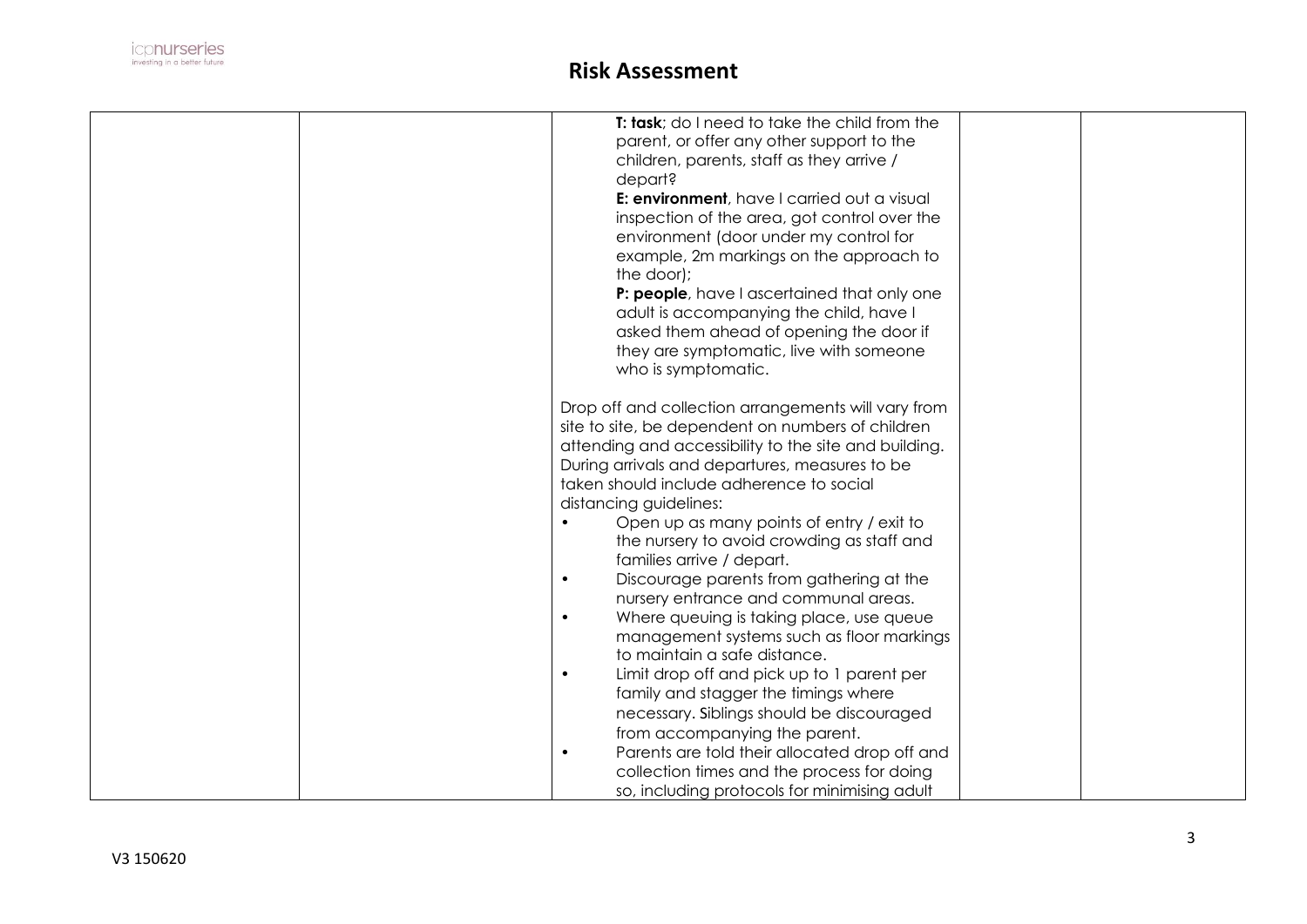

|                                                                                                    |                                                | to adult contact (for example, which<br>entrance to use)<br>Reduce contact time between staff and<br>$\bullet$<br>parents at drop off / pick up to less than 15<br>minutes.<br>To avoid where possible, touching parents<br>$\bullet$<br>when physically handing over young, or<br>distressed children.<br>Arrange drop off and pick up of children at<br>$\bullet$<br>the nursery entrance to avoid parents<br>entering the nursery unnecessarily<br>When parents are waiting to drop off or<br>$\bullet$<br>collect their child, physical distancing<br>should be maintained in a safe area<br>'Drop and go' procedure put into place<br>$\bullet$<br>with more communication taking place via<br>telephone or video chat.<br>Parents are to leave promptly and move<br>$\bullet$<br>away from the nursery boundaries whilst<br>maintaining social distancing guidelines.<br>At most sites, on site car parking spaces will<br>$\bullet$<br>no longer be available to staff and parents,<br>and instead used to facilitate queues and<br>waiting space. Alternative arrangements<br>may be made where no safe, local parking<br>is available.<br>Parents will no longer be able to leave<br>$\bullet$<br>pushchairs / car seats etc. at the nursery. |     |  |
|----------------------------------------------------------------------------------------------------|------------------------------------------------|--------------------------------------------------------------------------------------------------------------------------------------------------------------------------------------------------------------------------------------------------------------------------------------------------------------------------------------------------------------------------------------------------------------------------------------------------------------------------------------------------------------------------------------------------------------------------------------------------------------------------------------------------------------------------------------------------------------------------------------------------------------------------------------------------------------------------------------------------------------------------------------------------------------------------------------------------------------------------------------------------------------------------------------------------------------------------------------------------------------------------------------------------------------------------------------------------------------------------------------------------------|-----|--|
| <b>Visits and Visitors</b><br>attending the site which<br>heightens the risk of<br>germs spreading | Staff, Children, Parents,<br>Visitors, Public, | <b>Visits and Visitors</b><br>Confirmation is required from all visitors that they do<br>not have, or are showing symptoms of, coronavirus<br>(new continuous cough or high temperature of 37.8)<br>degrees centigrade or higher, or a loss of, or<br>change in, your normal sense of taste or smell                                                                                                                                                                                                                                                                                                                                                                                                                                                                                                                                                                                                                                                                                                                                                                                                                                                                                                                                                   | Low |  |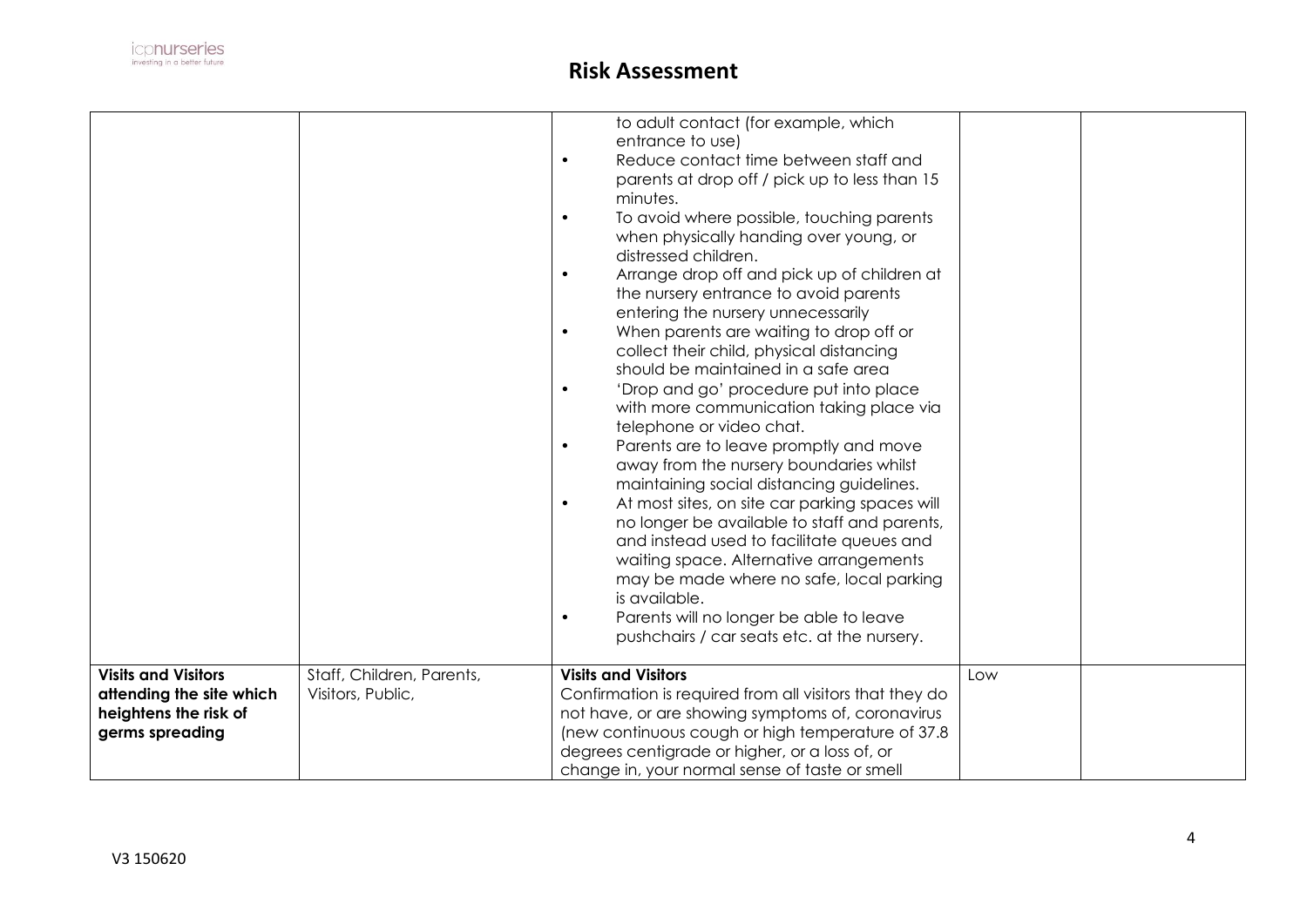

|  | (anosmia)), or have someone in their household<br>who is.                                                                                                                                                                                                                                                                                                                                                                          |  |
|--|------------------------------------------------------------------------------------------------------------------------------------------------------------------------------------------------------------------------------------------------------------------------------------------------------------------------------------------------------------------------------------------------------------------------------------|--|
|  | Managers must ask any visitors if they have a new<br>continuous cough or high temperature of 37.8<br>degrees centigrade or higher, or a loss of, or<br>change in, their normal sense of taste or smell<br>(anosmia) and ensure appropriate control measures<br>are in place. A Parent / Visitor / Contractor Health<br><b>Declaration</b> must be completed by any Parent /<br>Visitor / Contractor entering the nursery premises. |  |
|  | Tell children, parents, staff or any visitors, such as<br>suppliers, not to enter the nursery if they are<br>displaying any symptoms of coronavirus (COVID-19)                                                                                                                                                                                                                                                                     |  |
|  | Ensure all visitors and contractors coming to Nursery<br>are asked to wash their hands or use the alcohol<br>hand gel provided, including Central Office staff.                                                                                                                                                                                                                                                                    |  |
|  | Some people, for religious or personal preference<br>do not use alcohol hand gel; in these instances,<br>handwashing requirements must be adhered to.<br>Implement reduced physical contact/maintain<br>social distancing wherever possible, e.g. do not<br>greet visitors with close physical contact or<br>handshakes or offer a reassuring hand on the arm<br>or shoulder of an upset or worried adult.                         |  |
|  | Home visits to children and families must not take<br>place. Instead other forms of communication,<br>email, telephone and video calling should be used<br>to maintain contact.                                                                                                                                                                                                                                                    |  |
|  | Suspend all planned visits/outings in the community.                                                                                                                                                                                                                                                                                                                                                                               |  |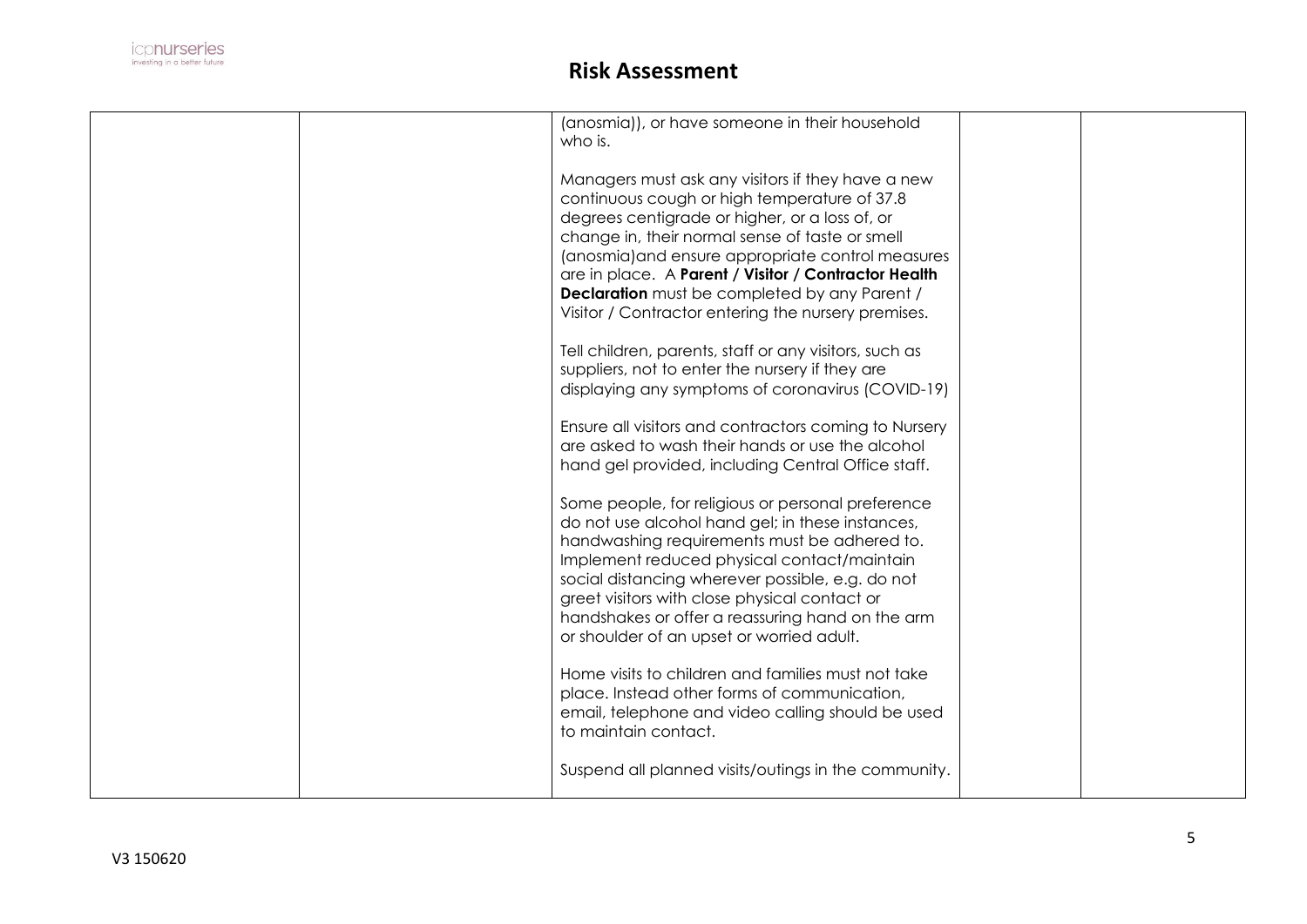

|                                             |                 | All external extra-curricular activities to be<br>suspended.<br>Open day / evening events for prospective parents<br>will be 'by appointment only' for one adult (no<br>children / siblings) at a time. The Nursery must be<br>unoccupied, and cleaning must take place<br>between events.<br>Visits/interactions with high risk groups, e.g. visits to<br>Residential Care Homes are currently suspended.<br>Suspend any Parent/Celebration/Internal Events                                                                                                                                                                                                                                                                                                                                                                                                          |     |  |
|---------------------------------------------|-----------------|-----------------------------------------------------------------------------------------------------------------------------------------------------------------------------------------------------------------------------------------------------------------------------------------------------------------------------------------------------------------------------------------------------------------------------------------------------------------------------------------------------------------------------------------------------------------------------------------------------------------------------------------------------------------------------------------------------------------------------------------------------------------------------------------------------------------------------------------------------------------------|-----|--|
|                                             |                 | until further notice.                                                                                                                                                                                                                                                                                                                                                                                                                                                                                                                                                                                                                                                                                                                                                                                                                                                 |     |  |
| Large Group Sizes can<br>maximizes the risk | Staff, Children | <b>Group Sizes</b><br>For children in early years settings, the staff to child<br>ratios within Early Years Foundation Stage (EYFS)<br>continue to apply. Nurseries will continue to use<br>these to group children.<br>Keeping group sizes to a maximum of 8 children,<br>while adhering to EYFS ratios, is preferable so groups<br>are as small as possible. Providers are expected to<br>ensure that there are no more than 16 children in a<br>group in early years settings.<br>Unlike older children and adults, early years children<br>cannot be expected to remain 2 metres apart from<br>each other and staff. In deciding to bring more<br>children back to early years settings the<br>government have taken this into account. Nurseries<br>should therefore work through the hierarchy of<br>measures set out below and within this risk<br>assessment: | Low |  |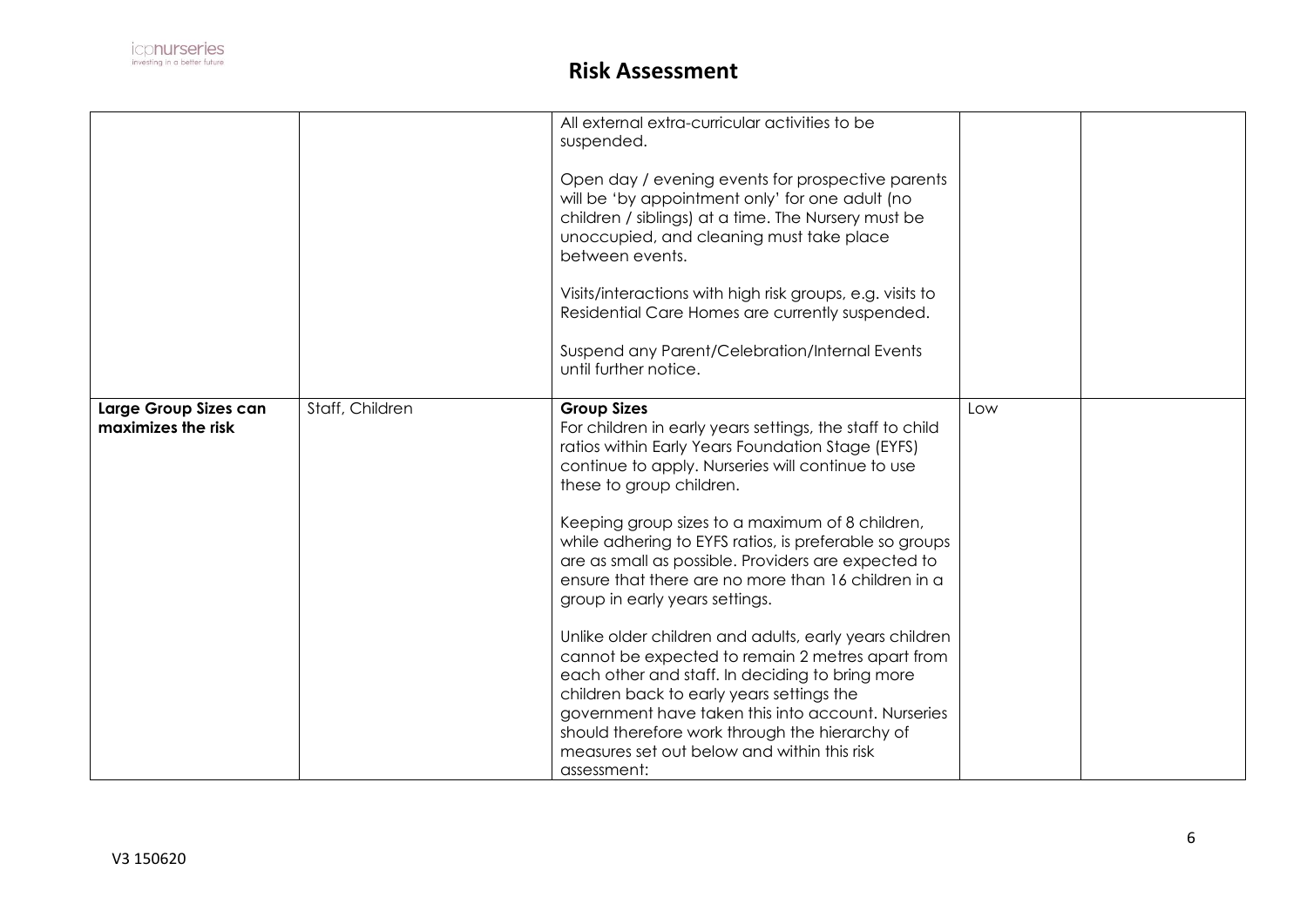

|  | avoiding contact with anyone with<br>$\bullet$          |  |
|--|---------------------------------------------------------|--|
|  | symptoms                                                |  |
|  | frequent hand cleaning and good<br>$\bullet$            |  |
|  | respiratory hygiene practices                           |  |
|  | regular cleaning of settings<br>$\bullet$               |  |
|  | minimising contact and mixing<br>$\bullet$              |  |
|  |                                                         |  |
|  | If children are unsettled or upset, and practitioners   |  |
|  | should continue to be available to offer                |  |
|  | reassurance, comfort and support. The Key Person        |  |
|  | should comfort the child by talking to them             |  |
|  | soothingly in an age appropriate manner, offering       |  |
|  | a calming touch to their shoulder, back or tummy,       |  |
|  | or cuddles if they are wanted and by trying to          |  |
|  | distract the child or engage them in play.              |  |
|  |                                                         |  |
|  | It is still important to reduce contact between         |  |
|  | people as much as possible. Children and staff          |  |
|  | where possible, must only mix in a small, consistent    |  |
|  | group and that small group should stay away from        |  |
|  | other people and groups.                                |  |
|  |                                                         |  |
|  |                                                         |  |
|  | Public Health England (PHE) is clear that if early      |  |
|  | years settings, do this, and crucially if they are also |  |
|  | applying regular hand cleaning, hygiene and             |  |
|  | cleaning measures and handling potential cases of       |  |
|  | the virus as per the advice, then the risk of           |  |
|  | transmission will be lowered.                           |  |
|  |                                                         |  |
|  | Where children attend more than one setting             |  |
|  | Mixed placements should be avoided as much as           |  |
|  | possible but if that is not possible then the nursery   |  |
|  | manager must discuss the parent's requests with         |  |
|  | them, and risk assess whether they are able to offer    |  |
|  | what is being asked for. If a parent has decided to     |  |
|  | use just one out of their usual 2 settings, then a      |  |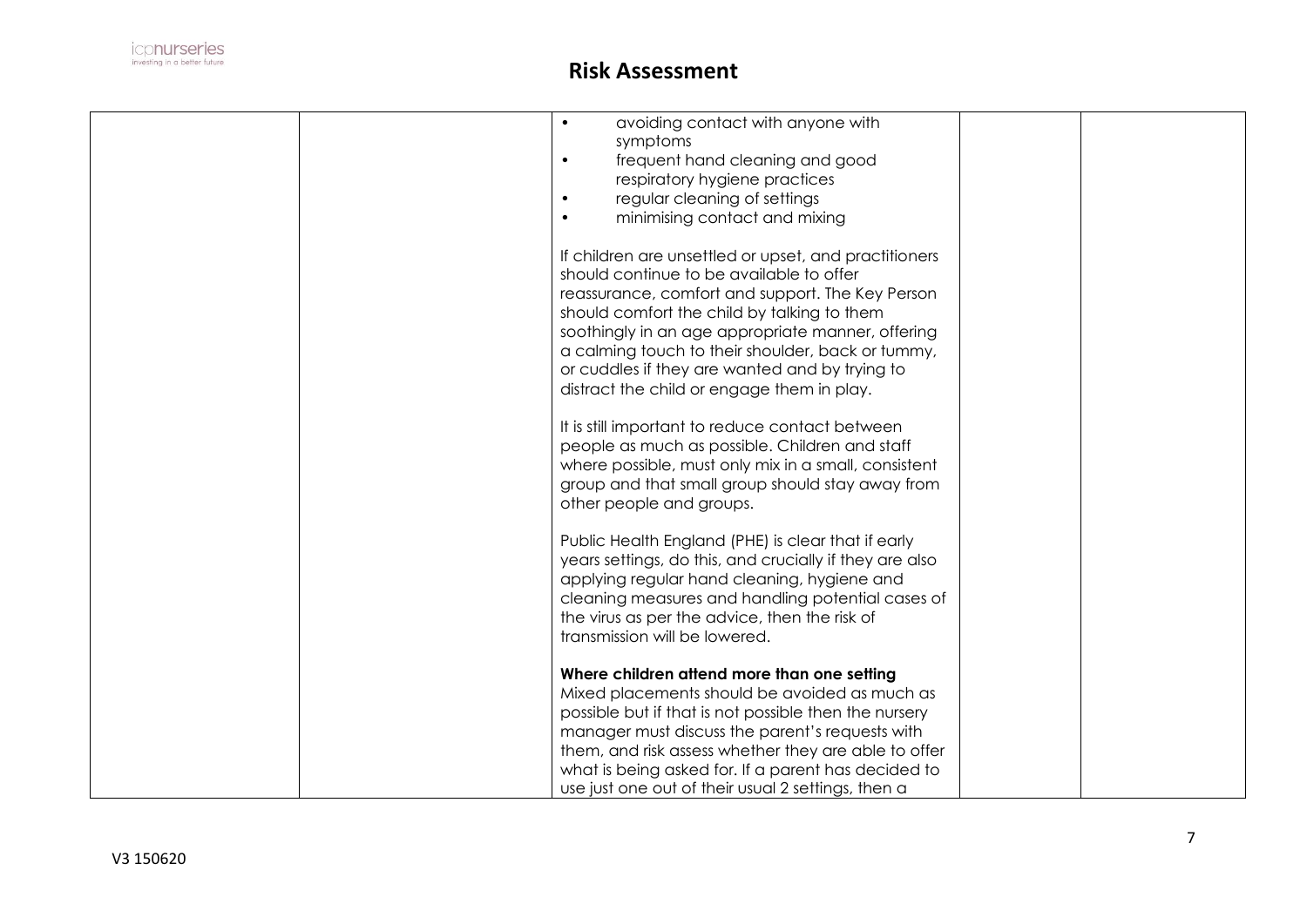

|  | decision will need to be made regarding which<br>setting they will attend. If the other setting has |  |
|--|-----------------------------------------------------------------------------------------------------|--|
|  | stated that the child can only attend one setting,                                                  |  |
|  | then nursery managers will need to liaise with the                                                  |  |
|  | other setting.                                                                                      |  |
|  |                                                                                                     |  |
|  | Rotas                                                                                               |  |
|  | Rotas and groups must be planned each day,                                                          |  |
|  | using the Staff Rota and Daily Group Planner.                                                       |  |
|  | Nurseries will ensure that:                                                                         |  |
|  | as far as possible, small groups of children                                                        |  |
|  | should be supported by consistent staffing,                                                         |  |
|  | and groups should remain as consistent as                                                           |  |
|  | possible throughout the outbreak.                                                                   |  |
|  | children and adults are in the same small<br>$\bullet$                                              |  |
|  | groups at all times each day, and different                                                         |  |
|  | groups are not mixed during the day, or on                                                          |  |
|  |                                                                                                     |  |
|  | subsequent days.<br>$\bullet$                                                                       |  |
|  | wherever possible children use the same                                                             |  |
|  | area of the setting throughout the day, with                                                        |  |
|  | a thorough cleaning of the rooms at the                                                             |  |
|  | end of the day.                                                                                     |  |
|  | Cushions or mats may be used to help<br>$\bullet$                                                   |  |
|  | children to sit in their own space during                                                           |  |
|  | group time activities.                                                                              |  |
|  |                                                                                                     |  |
|  | Where settings can keep children in those small                                                     |  |
|  | groups 2 metres away from each other, they should                                                   |  |
|  | do so. While in general groups should be kept                                                       |  |
|  | apart, brief, transitory contact, such as passing in a                                              |  |
|  | corridor, is low risk.                                                                              |  |
|  |                                                                                                     |  |
|  | Children and adults should minimize contact and                                                     |  |
|  | mixing by altering, as much as possible, the                                                        |  |
|  | environment and routines of the day (such as                                                        |  |
|  | staggered break times).                                                                             |  |
|  |                                                                                                     |  |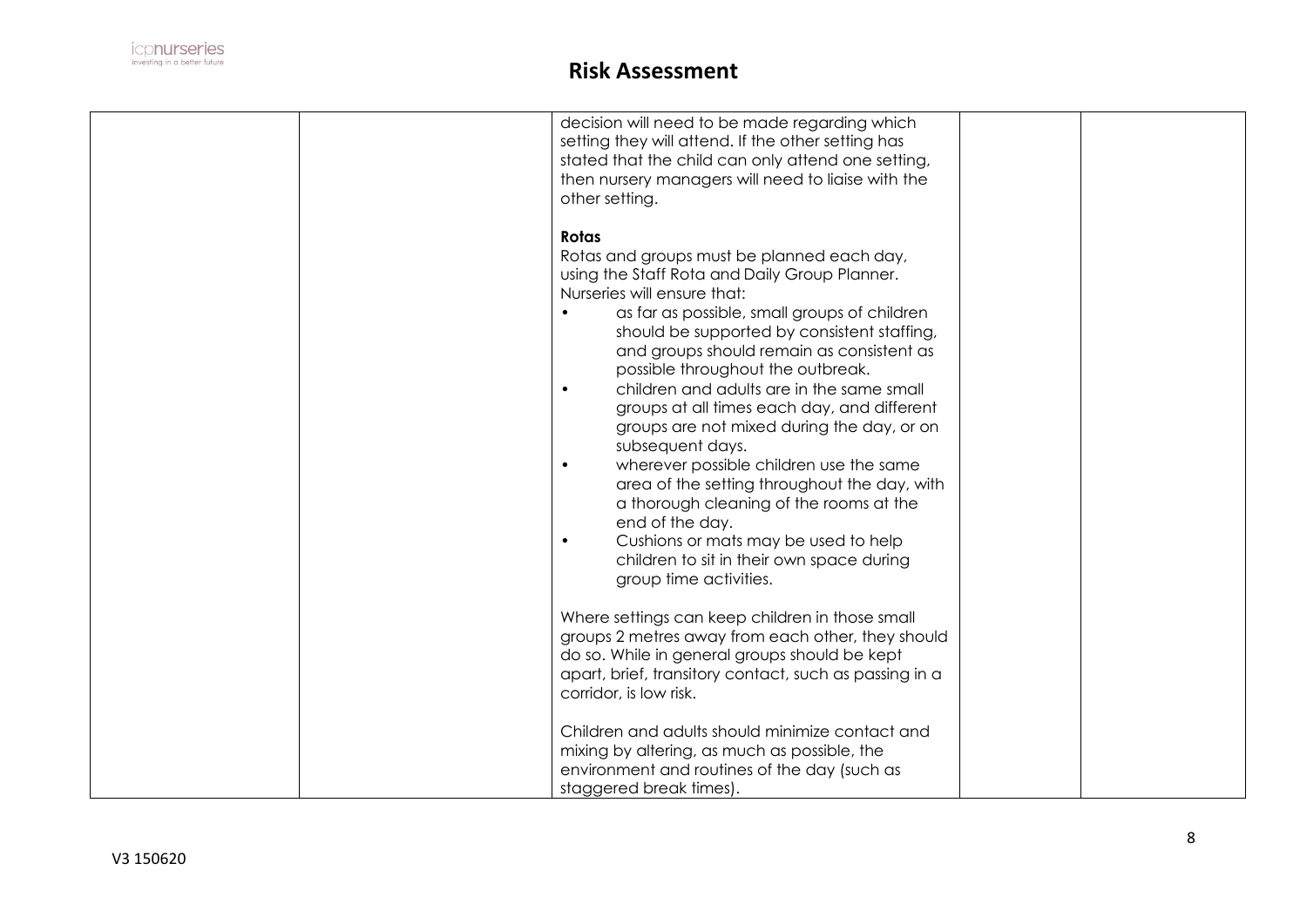

| Contact and mixing should also be reduced by:             |  |
|-----------------------------------------------------------|--|
| Accessing rooms directly from outside<br>$\bullet$        |  |
| where possible                                            |  |
| Considering one-way circulation, or place a<br>$\bullet$  |  |
| divider down the middle of the corridor to                |  |
| keep groups apart as they move through                    |  |
| the setting where spaces are accessed by                  |  |
| corridors                                                 |  |
|                                                           |  |
| The environments is organised to maintain<br>$\bullet$    |  |
| space between activities                                  |  |
| Unnecessary items are removed from the<br>$\bullet$       |  |
| setting where there is space to store it                  |  |
| elsewhere                                                 |  |
| Staggering breaks to ensure that any<br>$\bullet$         |  |
| corridors or circulation routes used have a               |  |
| limited number of children / staff using them             |  |
| at any time                                               |  |
| Staggering mealtimes - children should<br>$\bullet$       |  |
| clean their hands beforehand and eat in                   |  |
| the groups they are already in. Groups                    |  |
|                                                           |  |
| should be kept apart as much as possible                  |  |
| and tables should be cleaned between                      |  |
| each group.                                               |  |
| Children should not bring their own drinking<br>$\bullet$ |  |
| cups and water bottles from home, these                   |  |
| must be provided by the nursery                           |  |
| Children should be brought their lunch in<br>$\bullet$    |  |
| their classrooms                                          |  |
| Staggering staff lunch breaks<br>$\bullet$                |  |
| Staff who go out for their breaks must<br>$\bullet$       |  |
| change out of their uniform, adhere to the                |  |
| government guidance, Staying safe outside                 |  |
| your home and wash their hands on return                  |  |
| Ensuring that toilets do not become<br>$\bullet$          |  |
| crowded by limiting the number of children                |  |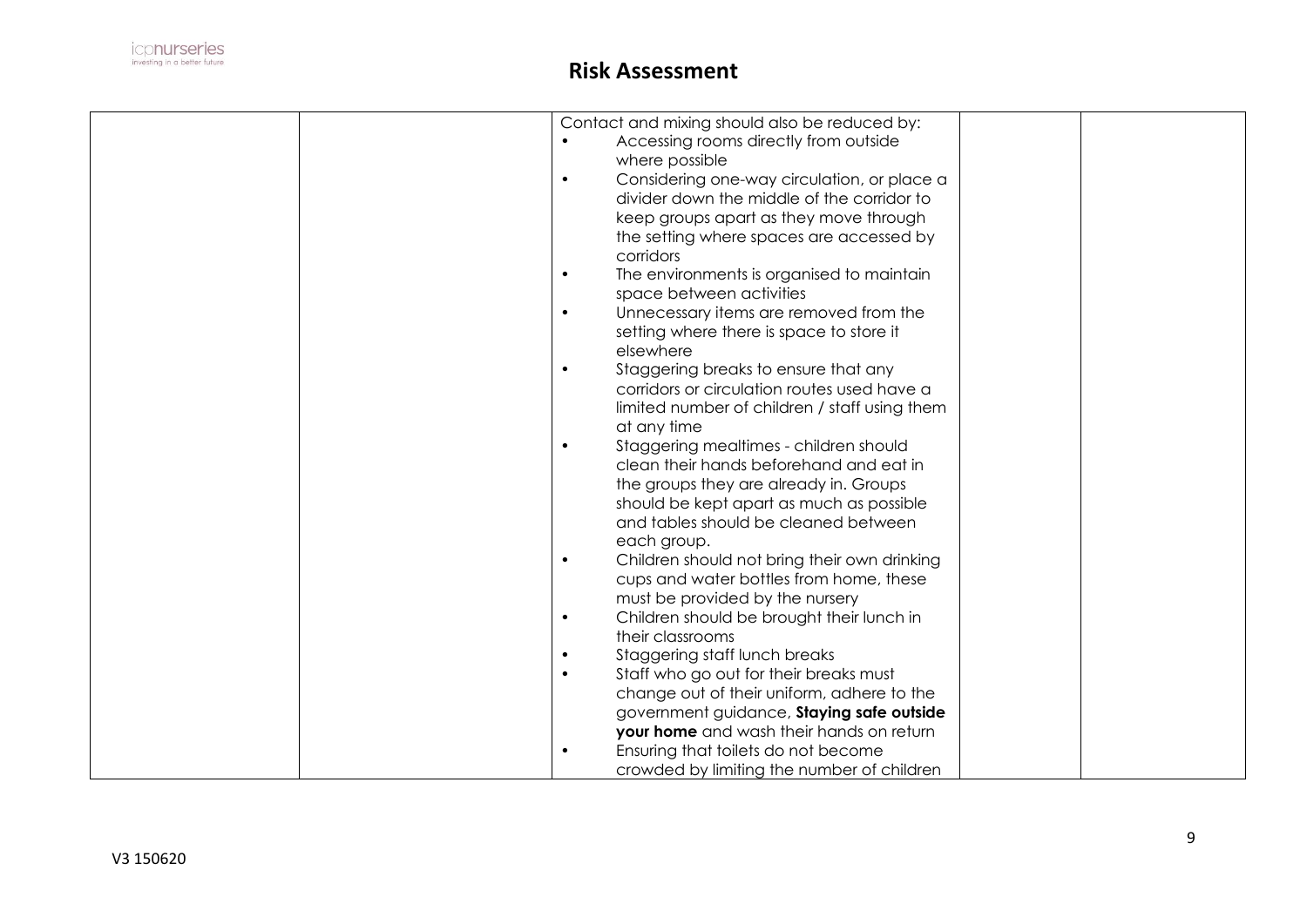

|  | or adults who use the toilet facilities at one         |
|--|--------------------------------------------------------|
|  | time                                                   |
|  | Changing units/mats organised for each<br>$\bullet$    |
|  | room where needed                                      |
|  | Where possible, meetings and training<br>$\bullet$     |
|  | sessions should be conducted through                   |
|  | virtual conferencing.                                  |
|  |                                                        |
|  | Nurseries must take steps to reduce the use of         |
|  | shared resources:                                      |
|  | By limiting the amount of shared resources             |
|  | that are taken home and limit exchange of              |
|  | take-home resources between children and               |
|  | staff                                                  |
|  | By seeking to prevent the sharing of toys<br>$\bullet$ |
|  | and other resources where possible.                    |
|  | Shared materials and surfaces should be<br>$\bullet$   |
|  | cleaned in between each group's use, and               |
|  | disinfected more frequently                            |
|  | $\bullet$                                              |
|  | The use of communal soft toys, water,                  |
|  | playdough and sand play, and musical                   |
|  | instruments which are blown into is currently          |
|  | suspended                                              |
|  | Limited amounts of scissors, pens and<br>$\bullet$     |
|  | pencils, paint brushes may be offered, but             |
|  | must be wiped down between use.                        |
|  |                                                        |
|  | <b>Outside Space</b>                                   |
|  | Use outside space, where possible, as this             |
|  | can limit transmission and more easily allow           |
|  | for distance between children and staff                |
|  | Outdoor equipment should not be used<br>$\bullet$      |
|  | unless the setting is able to ensure that it is        |
|  | appropriately cleaned between groups of                |
|  | children using it, and that multiple groups            |
|  | do not use it simultaneously.                          |
|  |                                                        |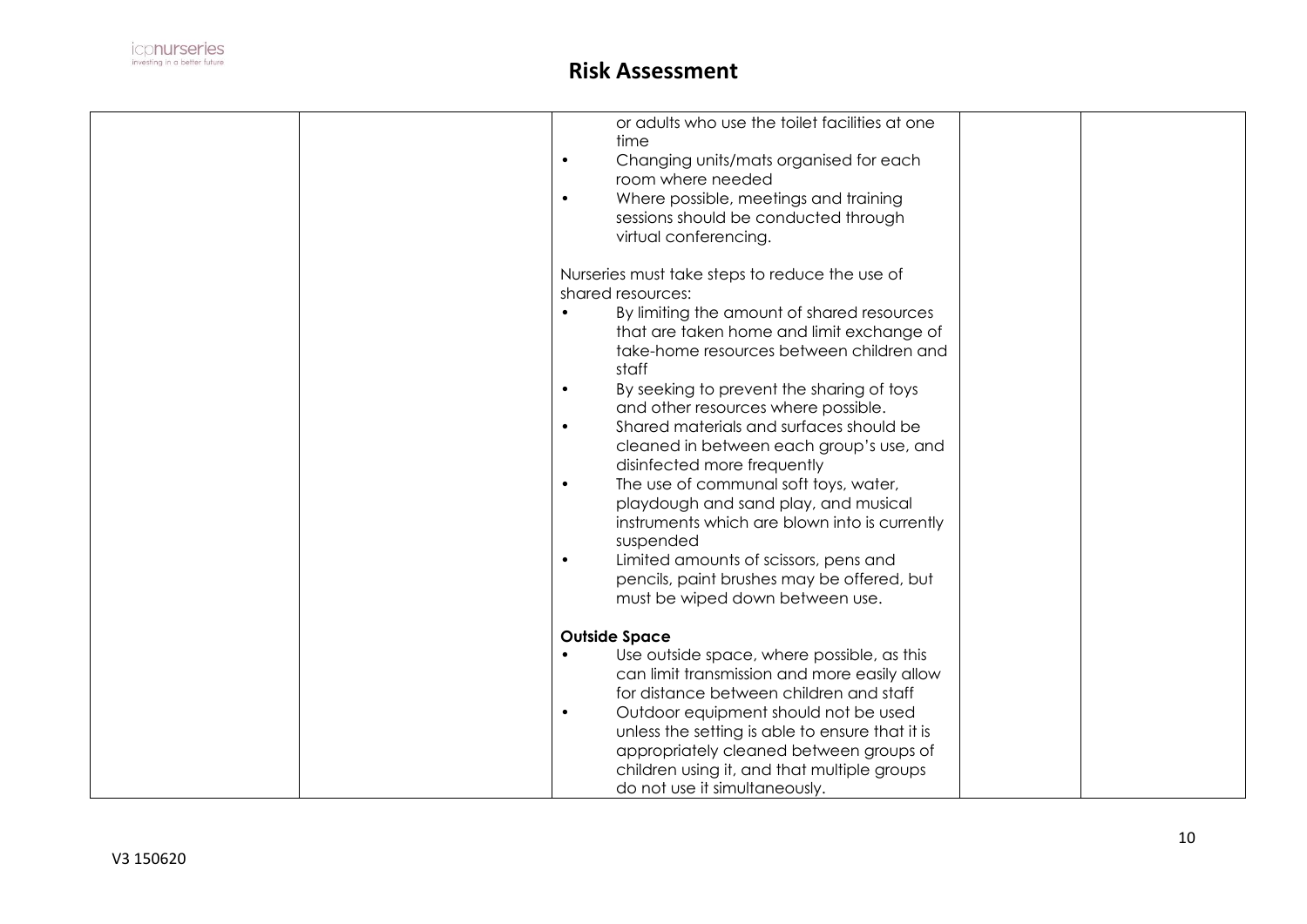

| Use gazebos to offer shaded areas in the<br>$\bullet$      |  |
|------------------------------------------------------------|--|
| garden where children can play, eat and                    |  |
| sleep.                                                     |  |
|                                                            |  |
|                                                            |  |
| <b>Mealtimes</b>                                           |  |
| Staff will fetch prepared food from the                    |  |
| kitchen and bring it back to their rooms.                  |  |
| All meals will be served within the rooms, or<br>$\bullet$ |  |
|                                                            |  |
| outdoor area, and served by staff from the                 |  |
| room.                                                      |  |
| Children's self-service is currently<br>$\bullet$          |  |
| suspended.                                                 |  |
| There should be no more than 8 children at<br>$\bullet$    |  |
|                                                            |  |
| any meal table, and the table layout should                |  |
| allow a comfortable space between                          |  |
| children.                                                  |  |
| Crockery, cutlery, cups etc. Must be<br>$\bullet$          |  |
| supplied by the nursery, and not brought                   |  |
| from home.                                                 |  |
|                                                            |  |
| Tables, chairs, the floor, must be cleaned<br>$\bullet$    |  |
| before and after mealtimes.                                |  |
|                                                            |  |
| Sleep time                                                 |  |
| Where space allows, children may sleep                     |  |
|                                                            |  |
| outside, in sheltered / shaded areas or                    |  |
| Gazebos. Thermals and sleeping bags to be                  |  |
| purchased for cooler temperatures if                       |  |
| needed.                                                    |  |
| Sleep mats which are showing any signs of<br>$\bullet$     |  |
| wear and tear, or exposed foam must be                     |  |
|                                                            |  |
| disposed of and new beds purchased.                        |  |
| The sleep area must not be crowded.<br>$\bullet$           |  |
| Children must be positioned so that they are<br>$\bullet$  |  |
| face to feet with the child laying on the                  |  |
| neighbouring sleep mat.                                    |  |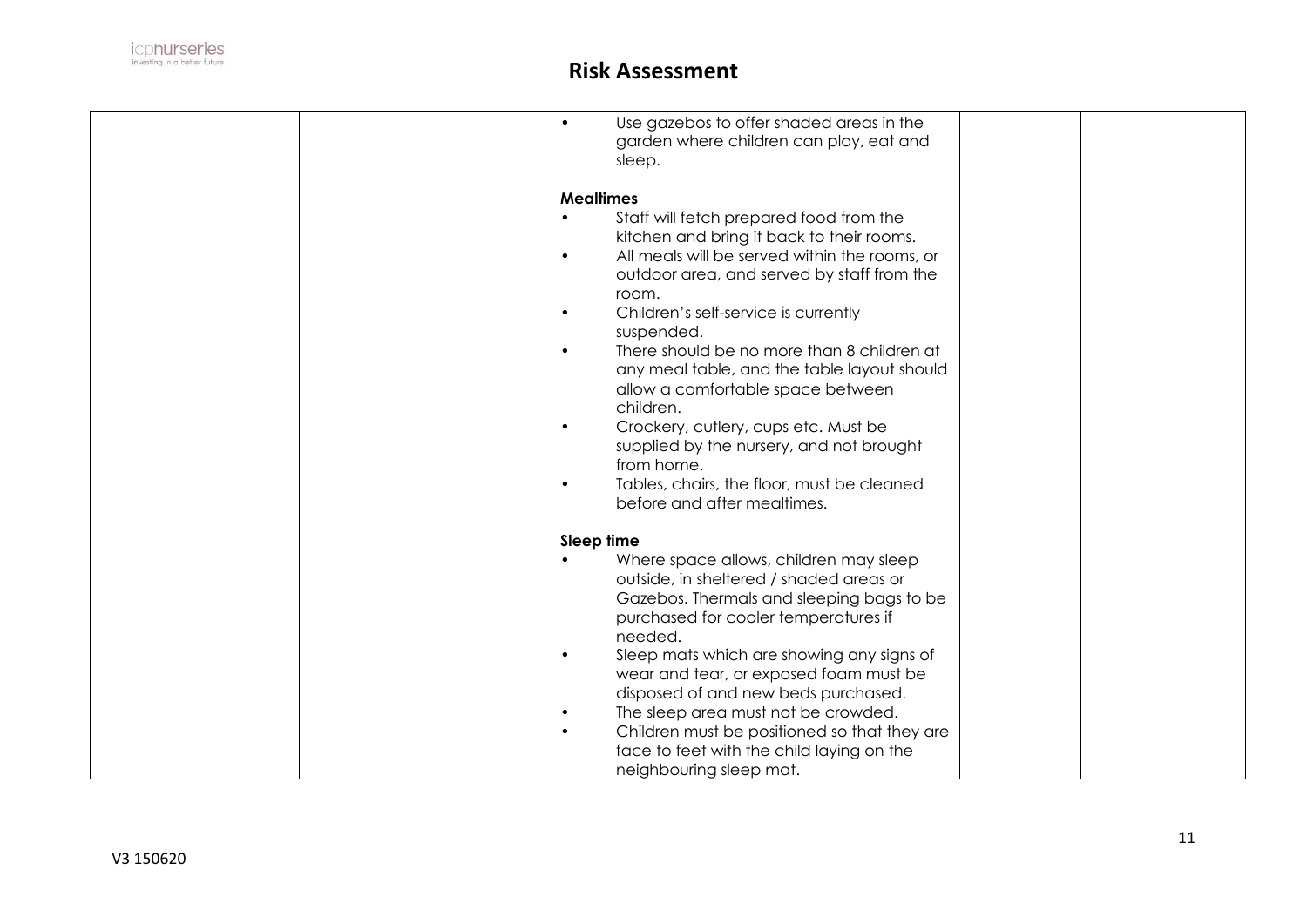

|  | $\bullet$ | The floor on which the sleep mats are         |  |
|--|-----------|-----------------------------------------------|--|
|  |           | placed must be swept, and if needed           |  |
|  |           | mopped so that it is clean and free from      |  |
|  |           | debris.                                       |  |
|  | $\bullet$ | Children must be provided with clean,         |  |
|  |           | individual bedding and not share the same     |  |
|  |           |                                               |  |
|  |           | bedding or sleep surface with another child.  |  |
|  |           | Each child will have their own labelled sleep |  |
|  |           | bag in which their bedding will be stored.    |  |
|  | ٠         | Bedding must be washed at least weekly,       |  |
|  |           | unless soiled.                                |  |
|  | $\bullet$ | Sleep mats must be cleaned daily, and must    |  |
|  |           | be sanitized after they have been             |  |
|  |           | contaminated (such as by vomit, mucous,       |  |
|  |           | blood, or toileting accidents)                |  |
|  | $\bullet$ | Bedding must always be checked to ensure      |  |
|  |           | it is clean. Staff must never walk over beds  |  |
|  |           | that have been made up, and when              |  |
|  |           | supporting children to get ready for sleep    |  |
|  |           | staff must not sit on the beds / bedding in   |  |
|  |           |                                               |  |
|  |           | order to avoid the spread of germs.           |  |
|  | $\bullet$ | Sleep mats should have a designated floor     |  |
|  |           | side and designated sleeping side. The        |  |
|  |           | sleeping side of sleep mats cannot touch      |  |
|  |           | one another, the floor, or the floor-side of  |  |
|  |           | other children's sleeping surfaces.           |  |
|  | $\bullet$ | Sleep mats should be stored safely in a       |  |
|  |           | clean, dry place.                             |  |
|  | $\bullet$ | Bedding or sleep surfaces used by the same    |  |
|  |           | children must be washed between use by        |  |
|  |           | each child.                                   |  |
|  | $\bullet$ | Within our rooms there are quiet carpeted     |  |
|  |           | rest areas with soft cushions where children  |  |
|  |           | can go if they wish to rest and relax at any  |  |
|  |           | time of the day. All cushions and blankets    |  |
|  |           | must be laundered at the end of each day.     |  |
|  |           |                                               |  |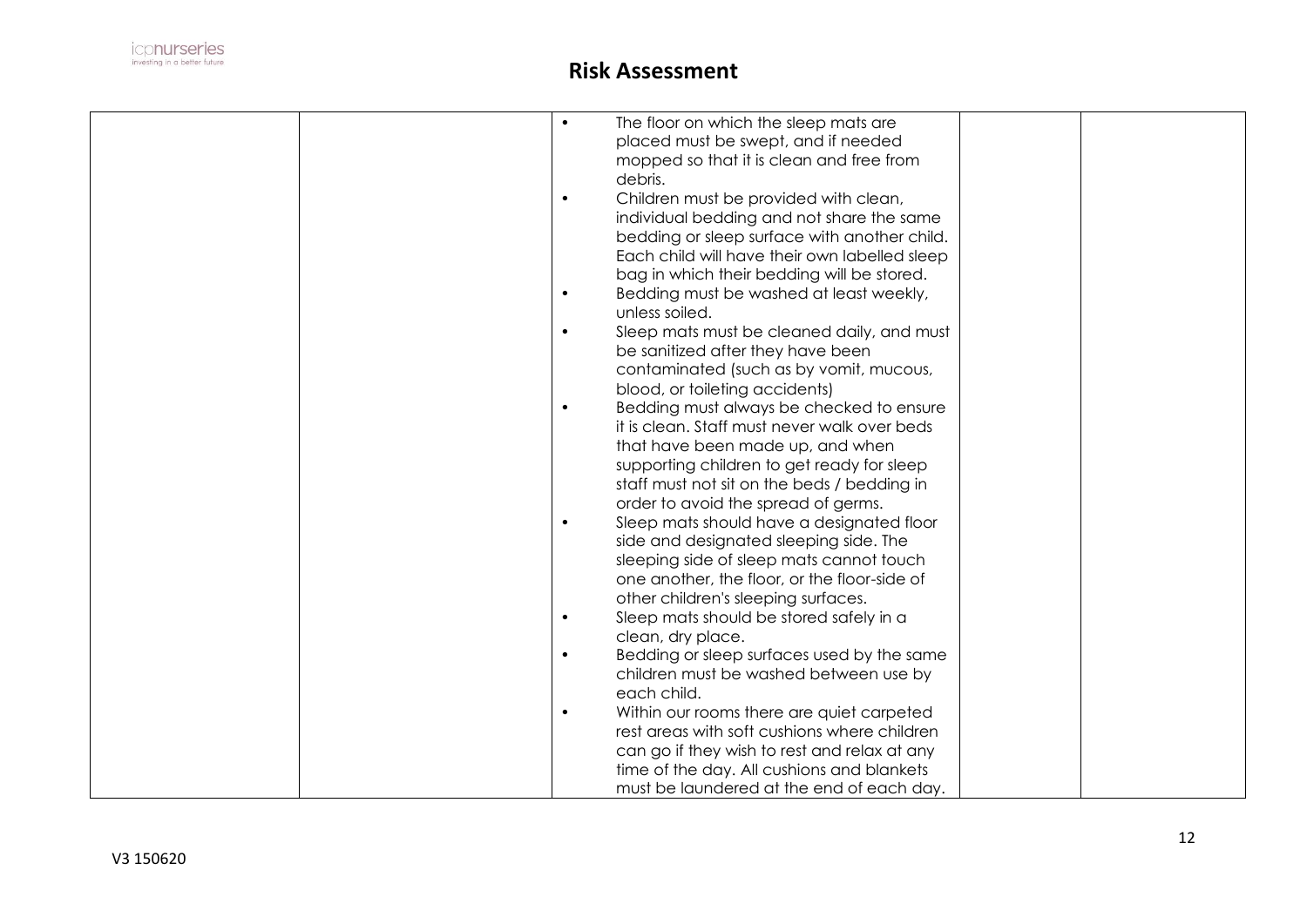|                                                                                                        |                                                | <b>Staff rooms and offices</b><br>The use of staff rooms and offices is staggered to<br>limit occupancy where possible.                                                                                                                                                                                                                                                                                                                                                                                                                                                                                                                                                                                                                                                                                                                                                                                                                                                                                                                                                                             |     |  |
|--------------------------------------------------------------------------------------------------------|------------------------------------------------|-----------------------------------------------------------------------------------------------------------------------------------------------------------------------------------------------------------------------------------------------------------------------------------------------------------------------------------------------------------------------------------------------------------------------------------------------------------------------------------------------------------------------------------------------------------------------------------------------------------------------------------------------------------------------------------------------------------------------------------------------------------------------------------------------------------------------------------------------------------------------------------------------------------------------------------------------------------------------------------------------------------------------------------------------------------------------------------------------------|-----|--|
| By not having Effective<br>handwashing systems in<br>place, will maximize the<br>risk of contamination | Staff, Children, Parents,<br>Visitors, Public, | Promoting handwashing.<br>Proper handwashing requires the following steps:<br>1: Moisten hands under running water<br>2: Apply soap<br>3: Rub hands for approximately 20 seconds out of<br>the flow of water<br>4: Rinse hands<br>5: Dry hands with a clean disposable towel.<br>At minimum, these procedures must be followed by<br>all children and staff at the following times:<br>Before / after handling food and eating<br>After toileting and nappy changing (staff<br>and children)<br>Upon arrival and re-entering of the class<br>After dealing with bodily fluids (coughing,<br>sneezing, nose wiping)<br>After touching objects that could spread<br>germs such as bin lids or pets<br>Bathrooms must be offer children adequate<br>supplies of toilet tissue, sinks with liquid soap and<br>paper towels. Bins, should ideally be pedal<br>operated, must have lids and be emptied<br>frequently.<br>Staff member assigned to refill soap dispensers<br>throughout the day<br>Display posters and infographics around the nursery<br>to remind all of the importance of hand washing. | Low |  |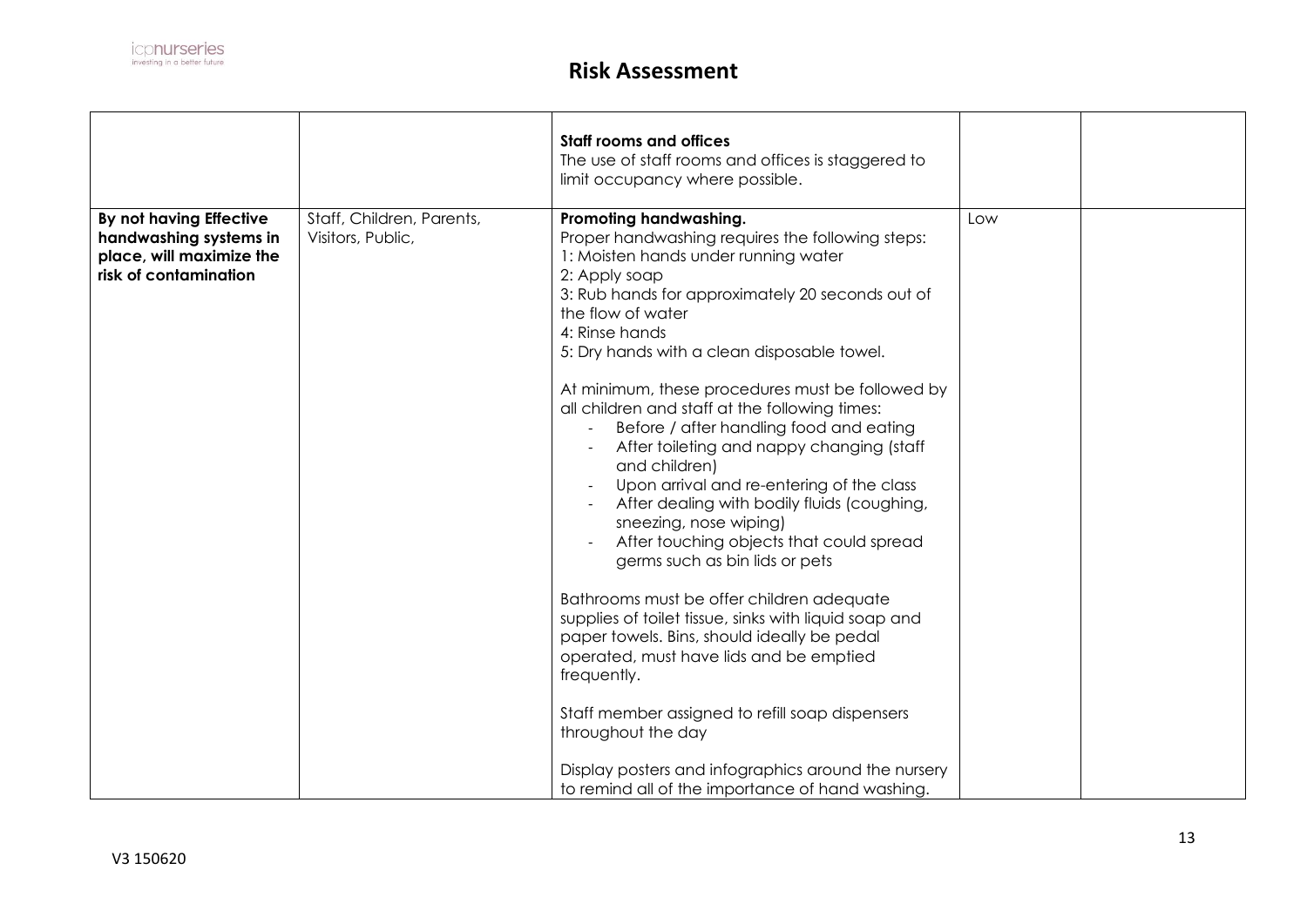

|  | Children should be supported in developmentally      |  |
|--|------------------------------------------------------|--|
|  | appropriate ways to understand the steps they can    |  |
|  | take to keep themselves safe including regular       |  |
|  | hand washing and sneezing into a tissue.             |  |
|  |                                                      |  |
|  | Use photographs and visual prompts with children     |  |
|  | showing how to wash hands to reinforce               |  |
|  |                                                      |  |
|  | understanding,                                       |  |
|  |                                                      |  |
|  | Share stories and talk to children about the         |  |
|  | importance of handwashing in key group times.        |  |
|  |                                                      |  |
|  | Create opportunities for greater independence by     |  |
|  | ensuring that hand-washing facilities are well       |  |
|  | resourced and with easy reach of the children, and   |  |
|  | that soap and paper towels are readily available.    |  |
|  |                                                      |  |
|  | Use songs as children wash their hands, to           |  |
|  | encourage them to wash for the appropriate           |  |
|  | amount of time (20 seconds). E.g. 'row, row your     |  |
|  | boat' and 'happy birthday' (sung twice).             |  |
|  | Share posters and videos with parents via social     |  |
|  | media and connect.                                   |  |
|  |                                                      |  |
|  | Encourage children to avoid touching their face,     |  |
|  | eyes, nose and mouth.                                |  |
|  |                                                      |  |
|  | Ensure hand sanitizers are available at the entrance |  |
|  |                                                      |  |
|  | to the nursery and in each room.                     |  |
|  |                                                      |  |
|  | Hand sanitizer may be used if hands are not visibly  |  |
|  | soiled, the product contains 70% alcohol,            |  |
|  | manufacturer's instructions are followed, and        |  |
|  | children are closely supervised.                     |  |
|  |                                                      |  |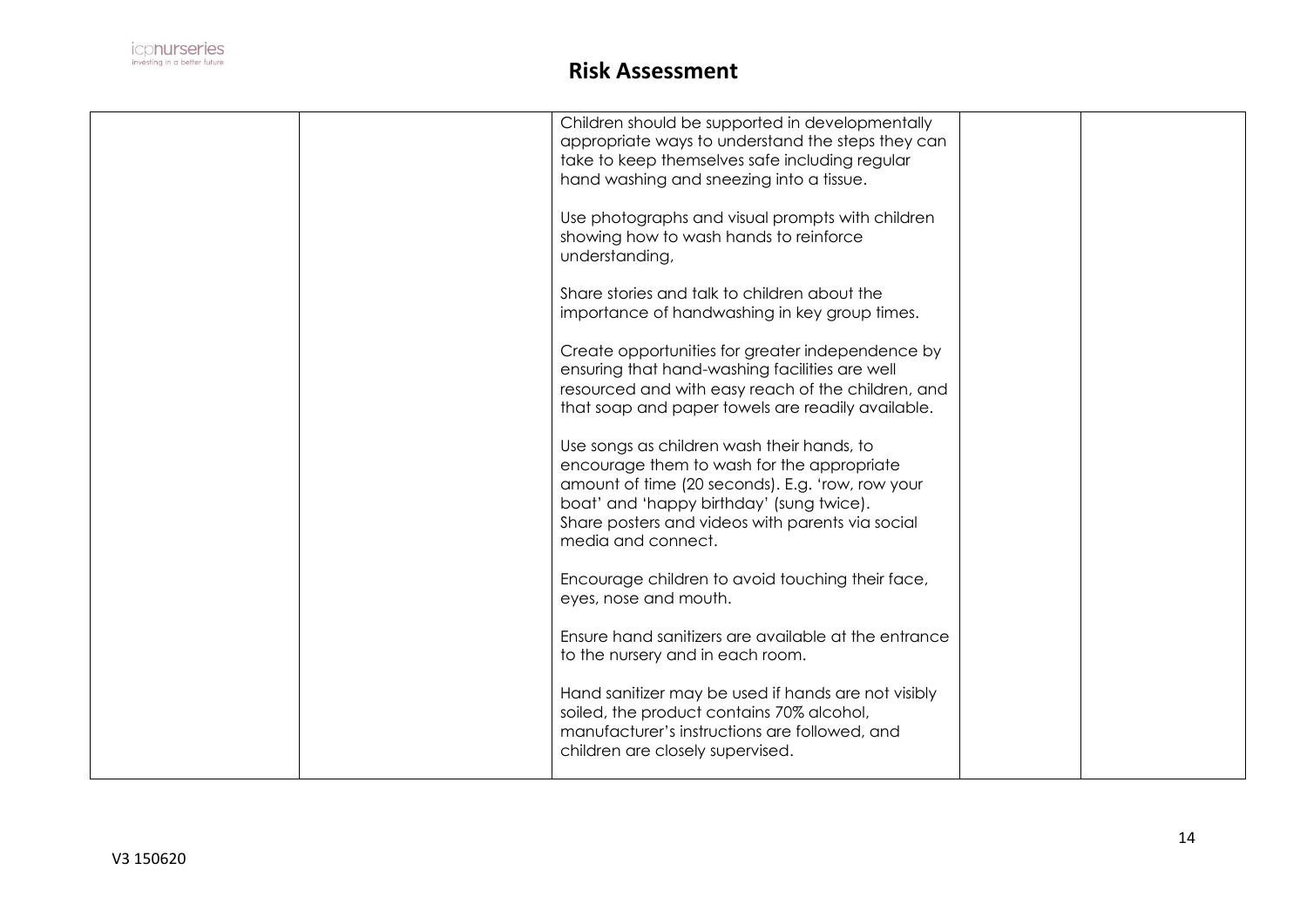|                              |                           | Hand sanitizer must be stored out of reach of            |     |  |
|------------------------------|---------------------------|----------------------------------------------------------|-----|--|
|                              |                           |                                                          |     |  |
|                              |                           | children. Hand cream will be supplied to staff.          |     |  |
|                              |                           |                                                          |     |  |
| By not having                | Staff, Children, Parents, | Respiratory hygiene (catch it, bin it, kill it)          | Low |  |
| appropriate Respiratory      | Visitors, Public,         | Children should be taught the importance of not          |     |  |
| hygiene information          |                           | touching their mouth, eyes and nose, where               |     |  |
| clear for all parties and    |                           | possible.                                                |     |  |
| appropriate products         |                           |                                                          |     |  |
| available and in place to    |                           | Adults must avoid touching their mouth, eyes and         |     |  |
| stop germs from              |                           | nose.                                                    |     |  |
|                              |                           |                                                          |     |  |
| spreading (catch it, bin it, |                           | Children and adults should cover their mouth and         |     |  |
| kill it)                     |                           |                                                          |     |  |
|                              |                           | nose with disposable tissues when they cough or          |     |  |
|                              |                           | sneeze.                                                  |     |  |
|                              |                           |                                                          |     |  |
|                              |                           | If a tissue is not available, they should sneeze into    |     |  |
|                              |                           | the crook of their elbow, not into their hand.           |     |  |
|                              |                           |                                                          |     |  |
|                              |                           | Dispose of tissues into a disposable rubbish bag and     |     |  |
|                              |                           | immediately clean children / adults' hands with          |     |  |
|                              |                           | soap and water or use a hand sanitiser.                  |     |  |
|                              |                           |                                                          |     |  |
|                              |                           | For older children, rooms should have a number of        |     |  |
|                              |                           | accessible 'hygiene stations'; these can be placed       |     |  |
|                              |                           | on a table or shelf, and contain a mirror and which      |     |  |
|                              |                           |                                                          |     |  |
|                              |                           | holds tissues and a rubbish bin. Children should be      |     |  |
|                              |                           | taught to look in the mirror as they learn to wipe       |     |  |
|                              |                           | their noses, before disposing of the tissues in the bin. |     |  |
|                              |                           |                                                          |     |  |
|                              |                           | Staff should supervise young children to ensure they     |     |  |
|                              |                           | wash their hands for 20 seconds, with soap and           |     |  |
|                              |                           | water or hand sanitizer                                  |     |  |
|                              |                           |                                                          |     |  |
|                              |                           | Staff should ensure that help is available for children  |     |  |
|                              |                           | or adults who have trouble cleaning their hands          |     |  |
|                              |                           | independently                                            |     |  |
|                              |                           |                                                          |     |  |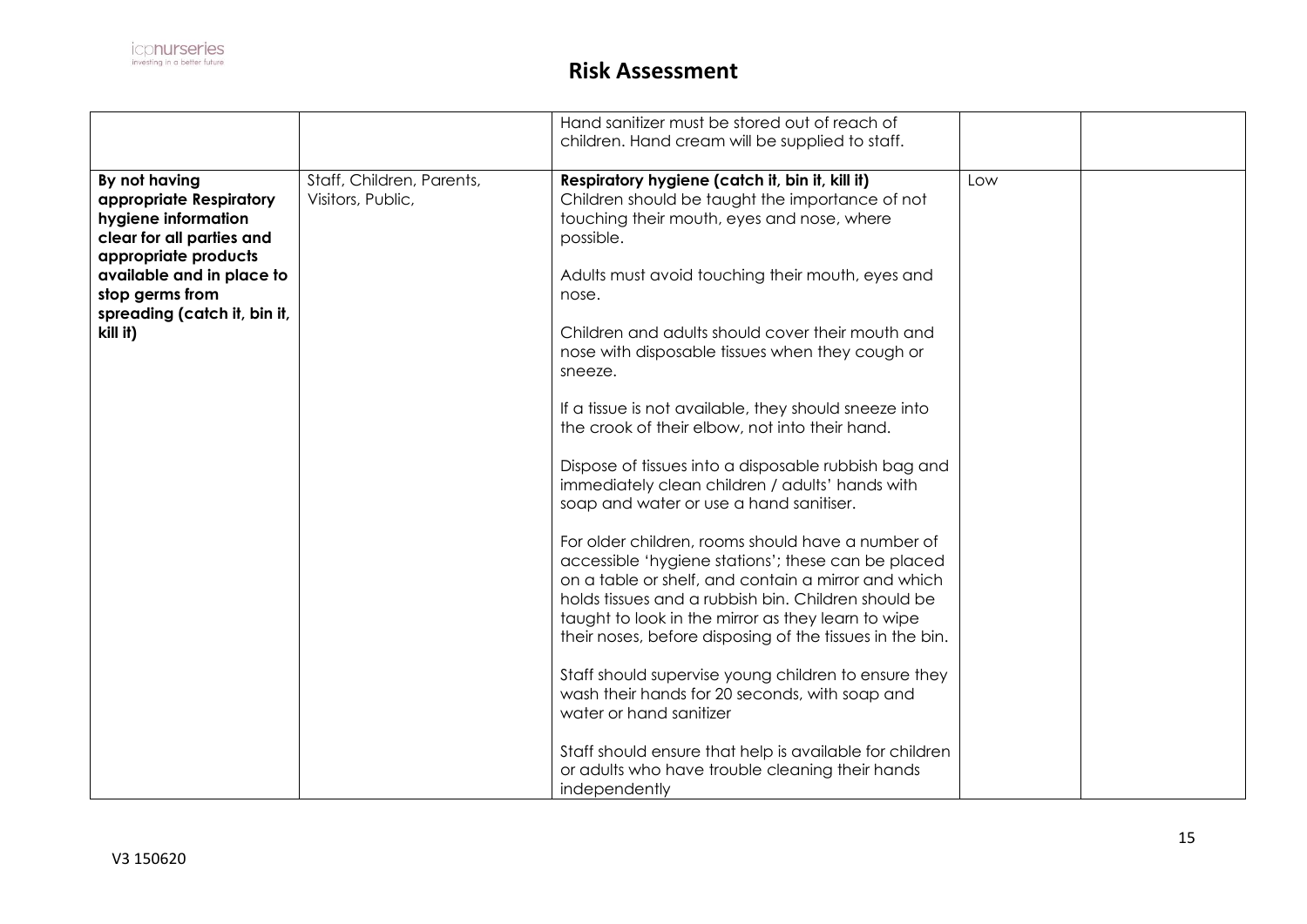|                                                                                                                                           |                                                | Ensure that bins for tissues have lids and are<br>emptied throughout the day.<br>Where possible, all spaces should be well ventilated<br>using natural ventilation (opening windows) or<br>ventilation units<br>Prop doors open, where safe to do so (bearing in<br>mind fire safety and safeguarding), to limit use of<br>door handles and aid ventilation                                                                                                                                                                                                                                                                             |  |
|-------------------------------------------------------------------------------------------------------------------------------------------|------------------------------------------------|-----------------------------------------------------------------------------------------------------------------------------------------------------------------------------------------------------------------------------------------------------------------------------------------------------------------------------------------------------------------------------------------------------------------------------------------------------------------------------------------------------------------------------------------------------------------------------------------------------------------------------------------|--|
| By not cleaning surfaces<br>with anti-bacterial<br>products that are<br>touched frequently, will<br>increase the risk of<br>contamination | Staff, Children, Parents,<br>Visitors, Public, | Clean surfaces that are touched frequently<br>Clean and disinfect all areas and surfaces prior to<br>reopening and if necessary, utilised pest control for<br>insect infestations, particularly in the kitchen and/or<br>food preparation areas.<br>To prevent the indirect spread of the virus from<br>person to person, regularly clean frequently<br>touched surfaces, such as:<br>door handles<br>handrails<br>tabletops<br>play equipment<br>toys<br>books<br>tables<br>chairs<br>highchairs<br>cots<br>sinks<br>toilets<br>light switches<br>bannisters<br>electronic<br>devices<br>tablets,<br>(such<br>as<br>computers, phones) |  |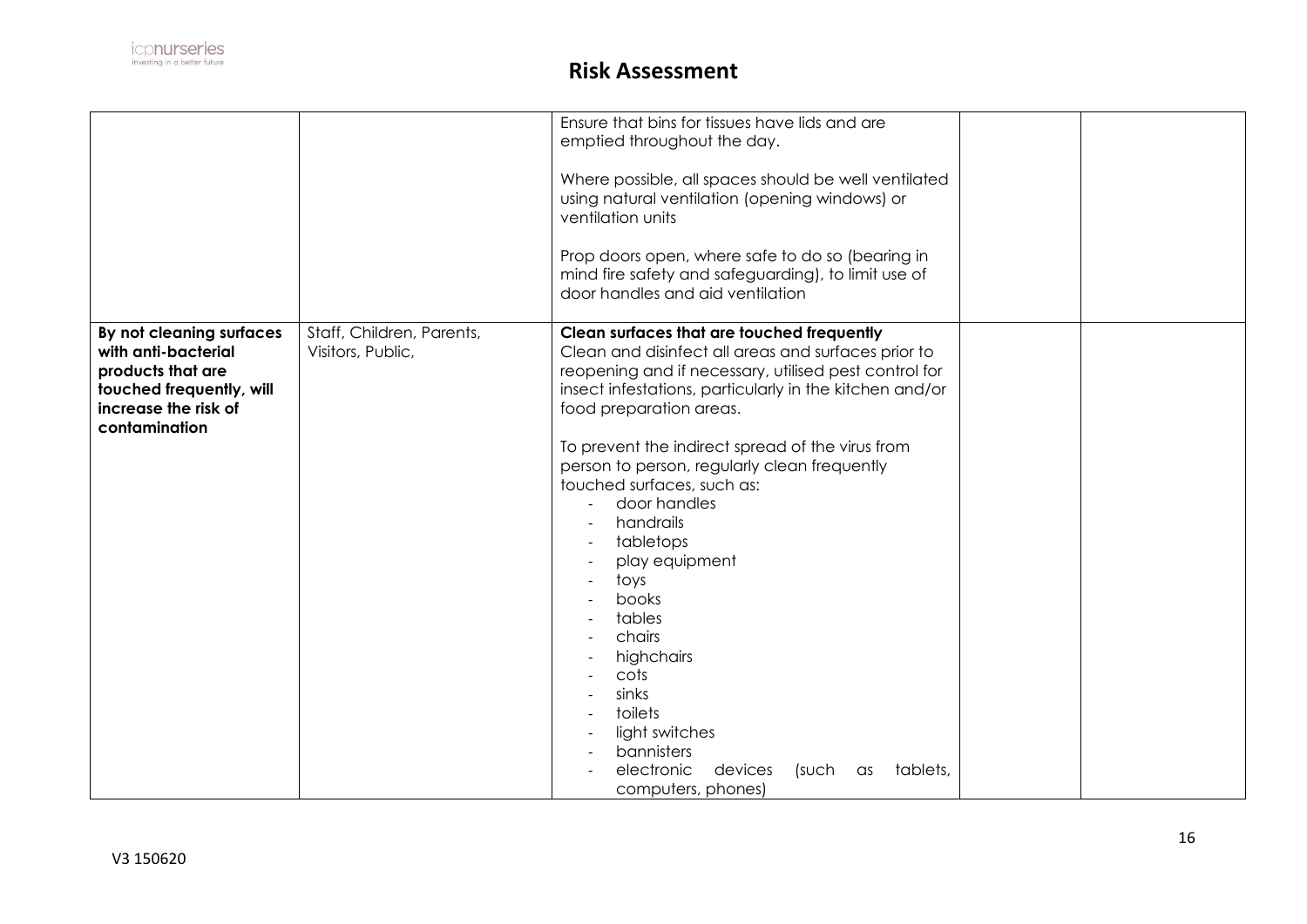

| outdoor equipment                                              |  |
|----------------------------------------------------------------|--|
|                                                                |  |
| Staff made aware of additional cleaning                        |  |
| responsibilities and briefed on infection control.             |  |
| Staff to wear disposable or washing-up gloves and              |  |
| aprons for cleaning                                            |  |
|                                                                |  |
| Staff to use disposable cloths and warm soapy                  |  |
| water followed by usual cleaning products. When                |  |
| cleaning, use the usual products, like detergents              |  |
| and those available from Gompels, as these will be             |  |
| very effective at getting rid of the virus on surfaces.        |  |
| Cleaning pods to be set up and MUST be stored out              |  |
| of children's reach around the setting both inside             |  |
| and out. Assign staff to key areas for cleaning at             |  |
| the end of each session                                        |  |
|                                                                |  |
| The use of soft toys and toys with intricate parts or          |  |
| that are otherwise hard to clean should be                     |  |
| avoided.                                                       |  |
| Rugs may be used and cleaned at the end of each                |  |
| day with a steam cleaner / steam mop.                          |  |
|                                                                |  |
| Toys will need to be kept well organized. There                |  |
| should be sufficient resources to allow for some that          |  |
| are in use, being cleaned, and drying.                         |  |
|                                                                |  |
| Areas such as Superhero caves should be removed<br>from sites. |  |
|                                                                |  |
| Blankets and cushions may be used as long as they              |  |
| can be laundered each day. There should be                     |  |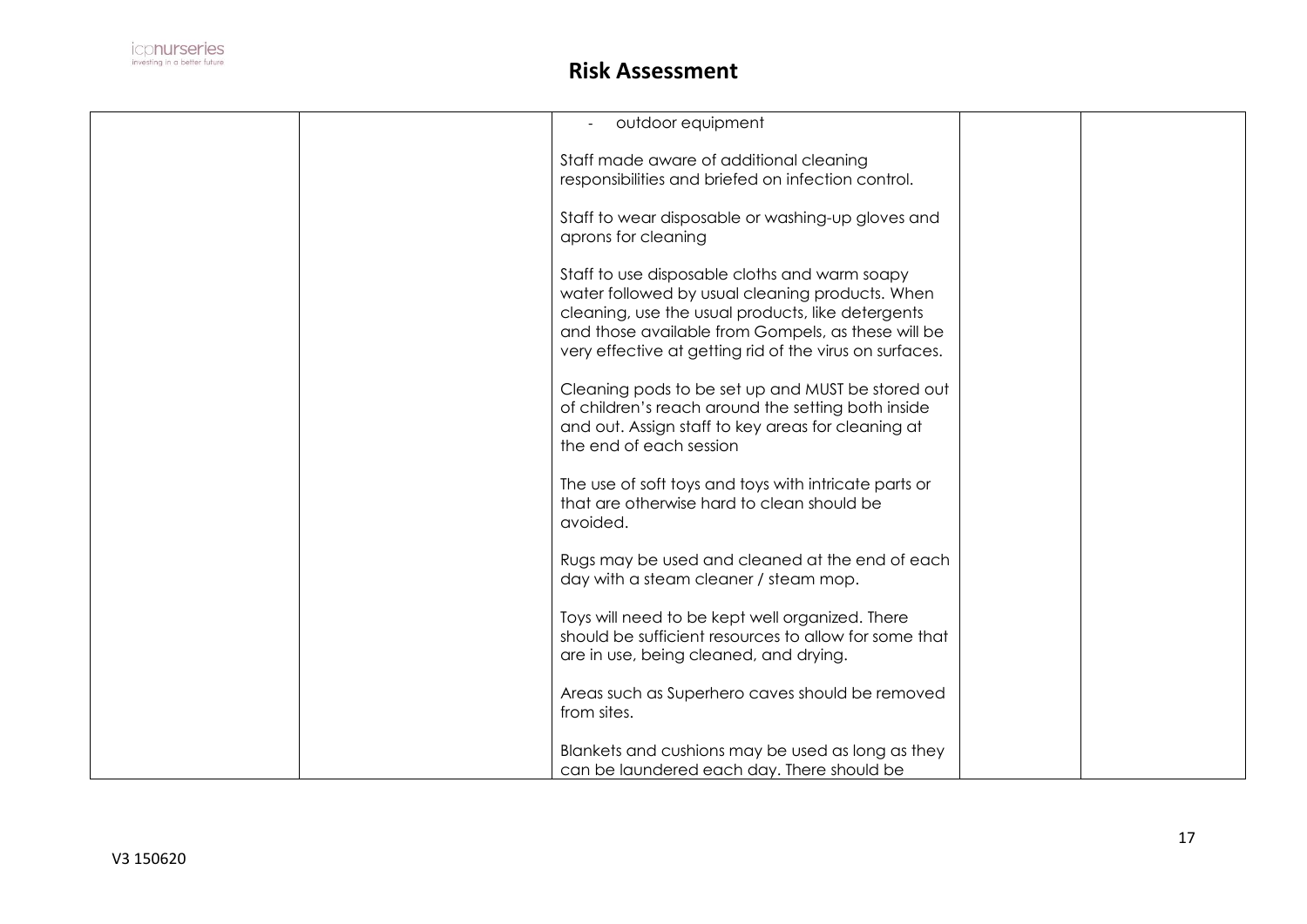

|  | sufficient to allow some that are in use, being<br>cleaned, and drying.<br>Children may bring transitional objects such as<br>comforters, blankets, soft toys or photographs of<br>family members and pets to help provide comfort<br>and security while they settle into the nursery<br>routine. Where possible they should be left nursery<br>and cleaned each evening. Any fabric comforters |  |
|--|-------------------------------------------------------------------------------------------------------------------------------------------------------------------------------------------------------------------------------------------------------------------------------------------------------------------------------------------------------------------------------------------------|--|
|  | or soft toys brought from home, must be laundered<br>each evening, before being returned to nursery the<br>next day.                                                                                                                                                                                                                                                                            |  |
|  | The use of the Comfort Approach is currently<br>suspended.                                                                                                                                                                                                                                                                                                                                      |  |
|  | <b>Cleaning outdoor equipment</b><br>Washing loose parts play and equipment: Wiping,<br>immersion, steam cleaning or 72-hour exclusion are<br>the recommended processes for cleaning of play<br>equipment, equipment, or loose parts.                                                                                                                                                           |  |
|  | Cleaning with a cloth is the same protocol as<br>indoors, where desks, handles, seats etc will be<br>wiped down with a suitable dilution of a cleaning<br>fluid.                                                                                                                                                                                                                                |  |
|  | If possible fabrics such as tarpaulins or den building<br>can be steam cleaned.                                                                                                                                                                                                                                                                                                                 |  |
|  | 'Hard to clean' items such as hoops, tennis balls,<br>fabric, sticks etc. can be fully immersed and hung<br>to dry using a large bowl or sink, filled with a<br>suitable dilution of a cleaning fluid.                                                                                                                                                                                          |  |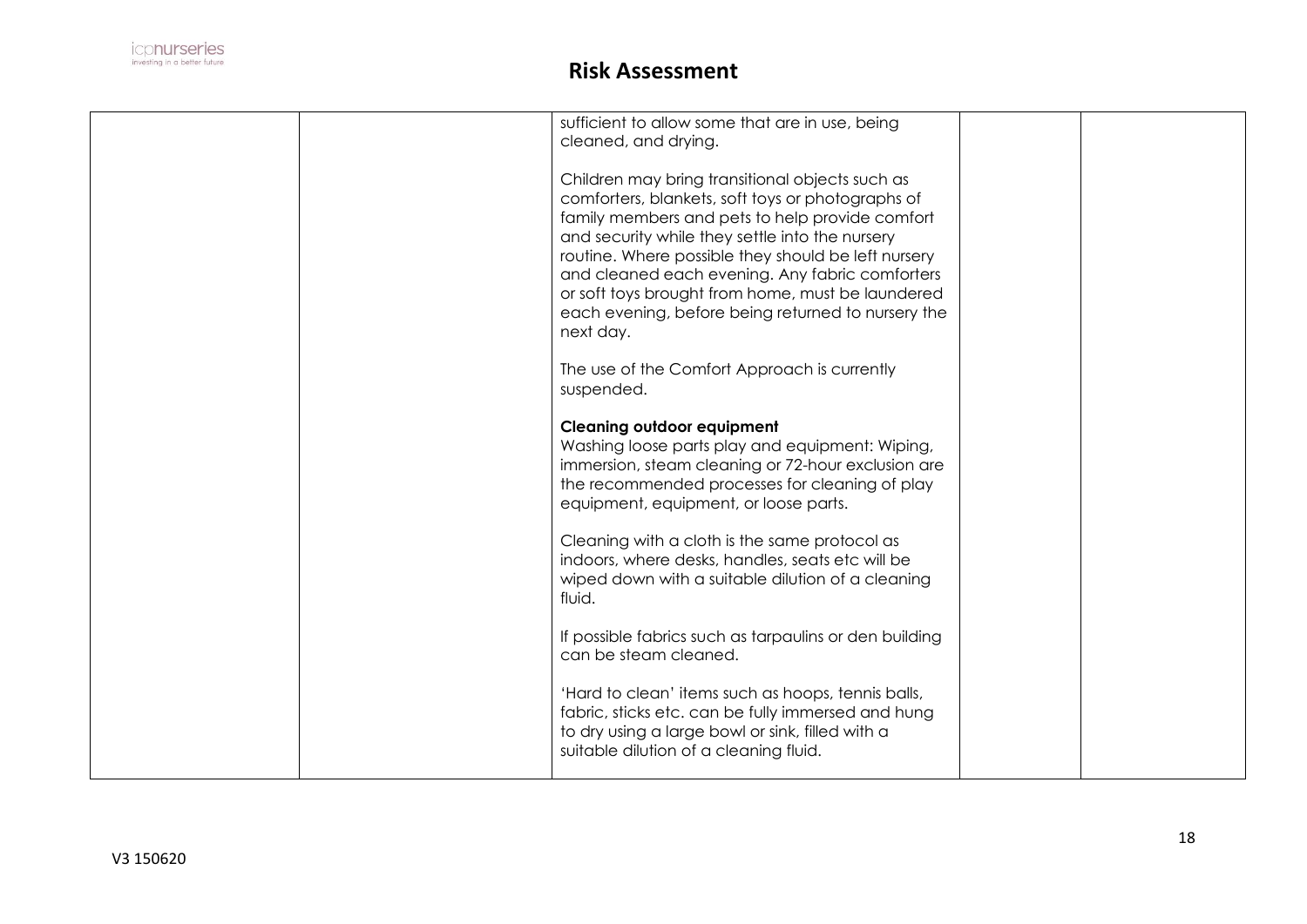|                                                                                                                                                                                 |                          | Waterproofs, wellies and personal equipment:<br>Children should not share personal equipment such<br>as clothes and wellies Disinfectant will break down<br>waterproofing, and therefore pure soap flakes<br>should be used only.<br><b>Deliveries</b><br>Boxes holding deliveries should be cleaned before<br>being brought into the nursery or opened outside<br>and the contents transported into the nursery.<br>Packaging must be disposed of as quickly as<br>possible.                       |     |  |
|---------------------------------------------------------------------------------------------------------------------------------------------------------------------------------|--------------------------|-----------------------------------------------------------------------------------------------------------------------------------------------------------------------------------------------------------------------------------------------------------------------------------------------------------------------------------------------------------------------------------------------------------------------------------------------------------------------------------------------------|-----|--|
|                                                                                                                                                                                 |                          | Follow the ICP Nurseries Cleaning Checklists.                                                                                                                                                                                                                                                                                                                                                                                                                                                       |     |  |
| By not having<br>appropriate Laundry<br>facilities and personal<br>hygiene not being<br>maintained. Will increase<br>the risk of higher<br>contamination and<br>germs spreading | Staff, Children, Parents | <b>Clothing, Laundry and Personal Hygiene</b><br>There is no need for anything other than normal<br>personal hygiene and washing of clothes following<br>a day in an educational or childcare setting.<br>• Do not shake dirty laundry<br>• Change clothes daily<br>Children<br>Children must wear clean clothing daily<br>Where possible, children should avoid<br>wearing shoes with shoelaces.<br><b>Jewellery</b><br>No wrist Jewellery is permitted<br>No rings are permitted except a wedding |     |  |
| By not having<br>appropriate Personal<br>protective equipment<br>(PPE) available for use to                                                                                     | Staff, Children, Parents | band<br>Personal protective equipment (PPE)<br>The majority of staff in childcare settings will not<br>require PPE beyond what they would normally<br>need for their work, even if they are not always                                                                                                                                                                                                                                                                                              | Low |  |
| all parties could increase                                                                                                                                                      |                          | able to maintain distance of 2 metres from others.                                                                                                                                                                                                                                                                                                                                                                                                                                                  |     |  |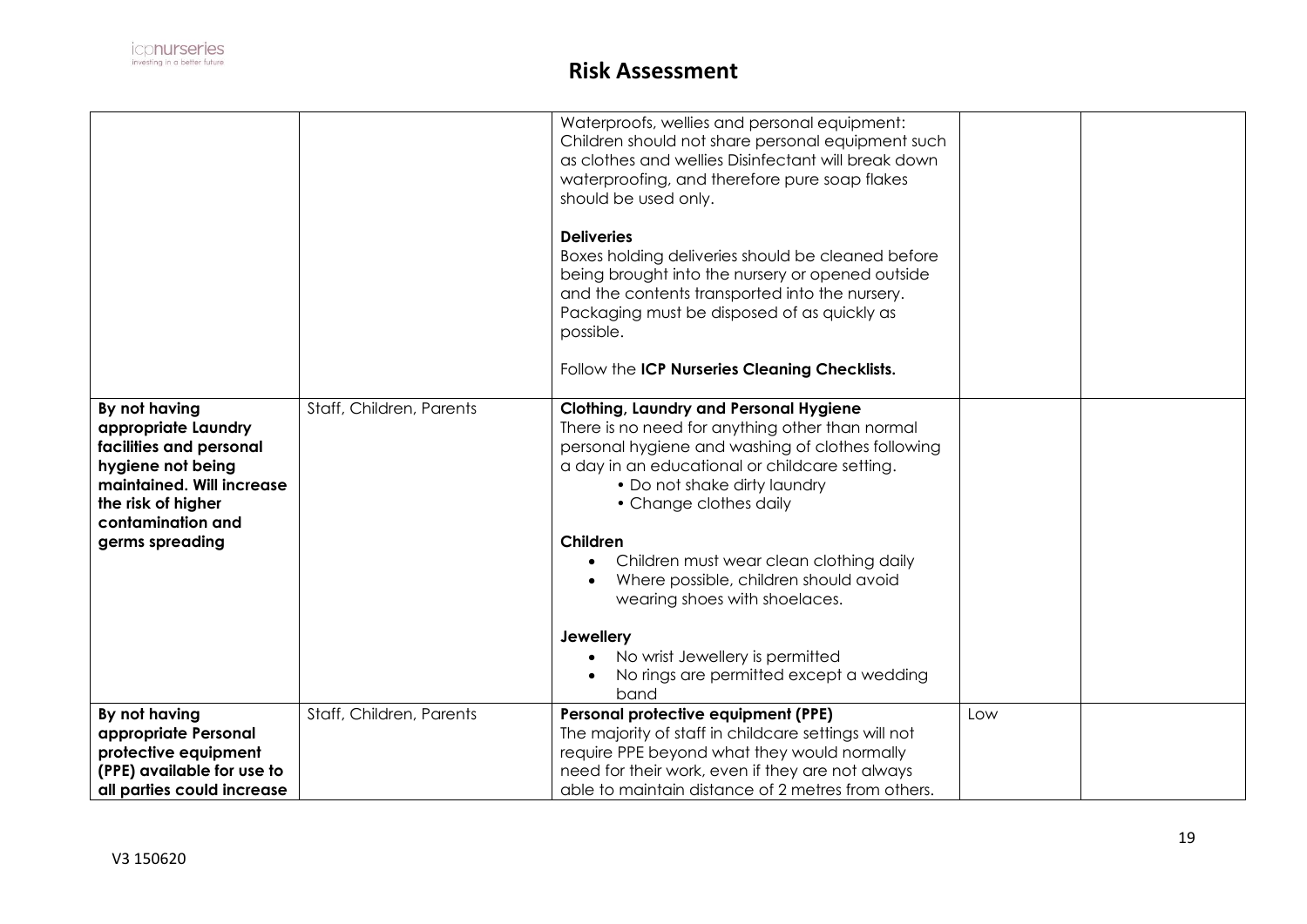| the risk of germs      | PPE is only needed in a very small number of cases:    |  |
|------------------------|--------------------------------------------------------|--|
|                        |                                                        |  |
| spreading more quickly | children whose care routinely already                  |  |
|                        | involves the use of PPE due to their intimate          |  |
|                        | care needs should continue to receive their            |  |
|                        |                                                        |  |
|                        | care in the same way                                   |  |
|                        | PPE should be worn if a distance of 2 metres           |  |
|                        | cannot be maintained from any child or                 |  |
|                        | adults displaying coronavirus symptoms                 |  |
|                        |                                                        |  |
|                        | PPE for tasks involving changing nappies or general    |  |
|                        | care for babies                                        |  |
|                        | Staff should follow their normal practice when         |  |
|                        |                                                        |  |
|                        | changing nappies and caring for babies more            |  |
|                        | generally, provided the child is not showing           |  |
|                        | symptoms of coronavirus. This includes continuing to   |  |
|                        | use the PPE that they would normally wear in these     |  |
|                        | situations, for example aprons and gloves. If a child  |  |
|                        |                                                        |  |
|                        | shows symptoms, they should not attend a               |  |
|                        | childcare setting and should be at home.               |  |
|                        |                                                        |  |
|                        | Gloves must be removed and disposed of after           |  |
|                        | every use.                                             |  |
|                        |                                                        |  |
|                        | Childcare settings should use their local supply       |  |
|                        | chains to obtain PPE. Where this is not possible, and  |  |
|                        |                                                        |  |
|                        | there is unmet urgent need for PPE in order to         |  |
|                        | operate safely, they may approach their nearest        |  |
|                        | local resilience forum.                                |  |
|                        |                                                        |  |
|                        | Stock                                                  |  |
|                        | Stock check of essential supplies completed            |  |
|                        | prior to opening e.g. gloves, aprons, hand soap,       |  |
|                        |                                                        |  |
|                        | hand sanitiser, disinfectant, toilet rolls and tissues |  |
|                        | Stock levels will be monitored closely                 |  |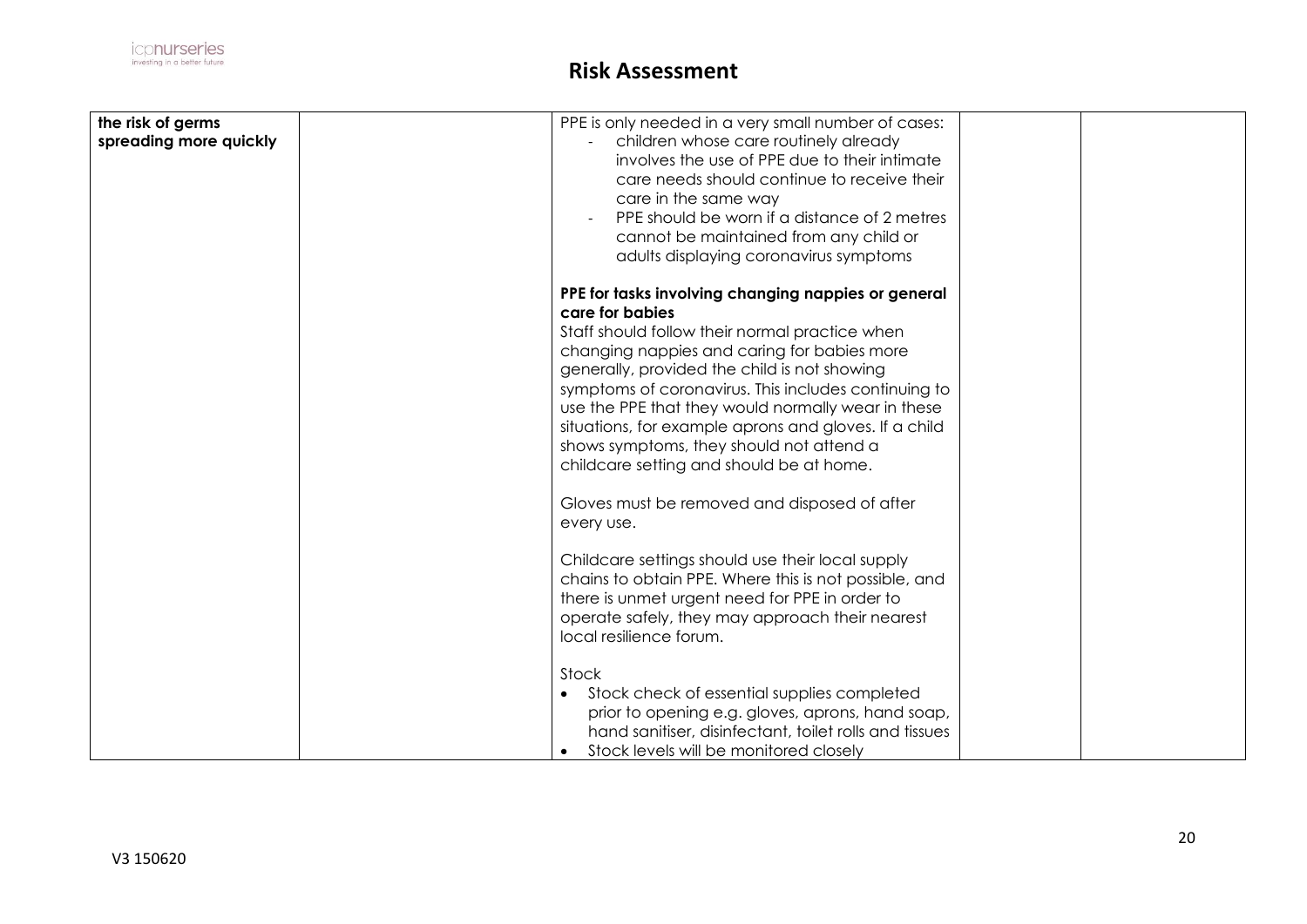|                                                                                                                                                                                  |                          | Supplies placed in each room for easy access<br>to prevent staff leaving rooms for necessary<br>equipment<br>First aid box contents checked for stock and<br>use by dates                                                                                                                                                                                                                                                                                                                                                                                                                 |     |  |
|----------------------------------------------------------------------------------------------------------------------------------------------------------------------------------|--------------------------|-------------------------------------------------------------------------------------------------------------------------------------------------------------------------------------------------------------------------------------------------------------------------------------------------------------------------------------------------------------------------------------------------------------------------------------------------------------------------------------------------------------------------------------------------------------------------------------------|-----|--|
| If all parties are not being<br>vigilant with signs and<br>symptoms and are not<br>getting Testing this will<br>increase the risk of<br>contamination/germs<br>spreading quicker | Staff, Children, Parents | Testing<br>Access to testing is already available to all essential<br>workers. This includes anyone involved in childcare.<br>Education settings, as employers, can book tests<br>through an online digital portal. There is also an<br>option for employees to book tests directly on the<br>portal.                                                                                                                                                                                                                                                                                     | Low |  |
|                                                                                                                                                                                  |                          | Children will have access to a test if they display<br>symptoms of coronavirus. If they develop<br>symptoms, they should be tested. If they test<br>negative, they can return to their setting and their<br>fellow household members can end their self-<br>isolation. If they test positive, education and<br>childcare settings should follow guidance on<br>implementing protective measures in education<br>and childcare settings.                                                                                                                                                   |     |  |
|                                                                                                                                                                                  |                          | To access testing parents will be able to use the 119<br>online coronavirus service.<br><b>Contact Tracing</b><br>The government has launched a new national test<br>and trace programme. This will bring together an<br>app, expanded web and phone-based contact<br>tracing, and swab testing for those with potential<br>coronavirus (COVID-19) symptoms.<br>This programme will play an important role in<br>helping to minimise the spread of coronavirus in the<br>future. It will also include more traditional methods<br>of contact tracing if a child or adults tests positive. |     |  |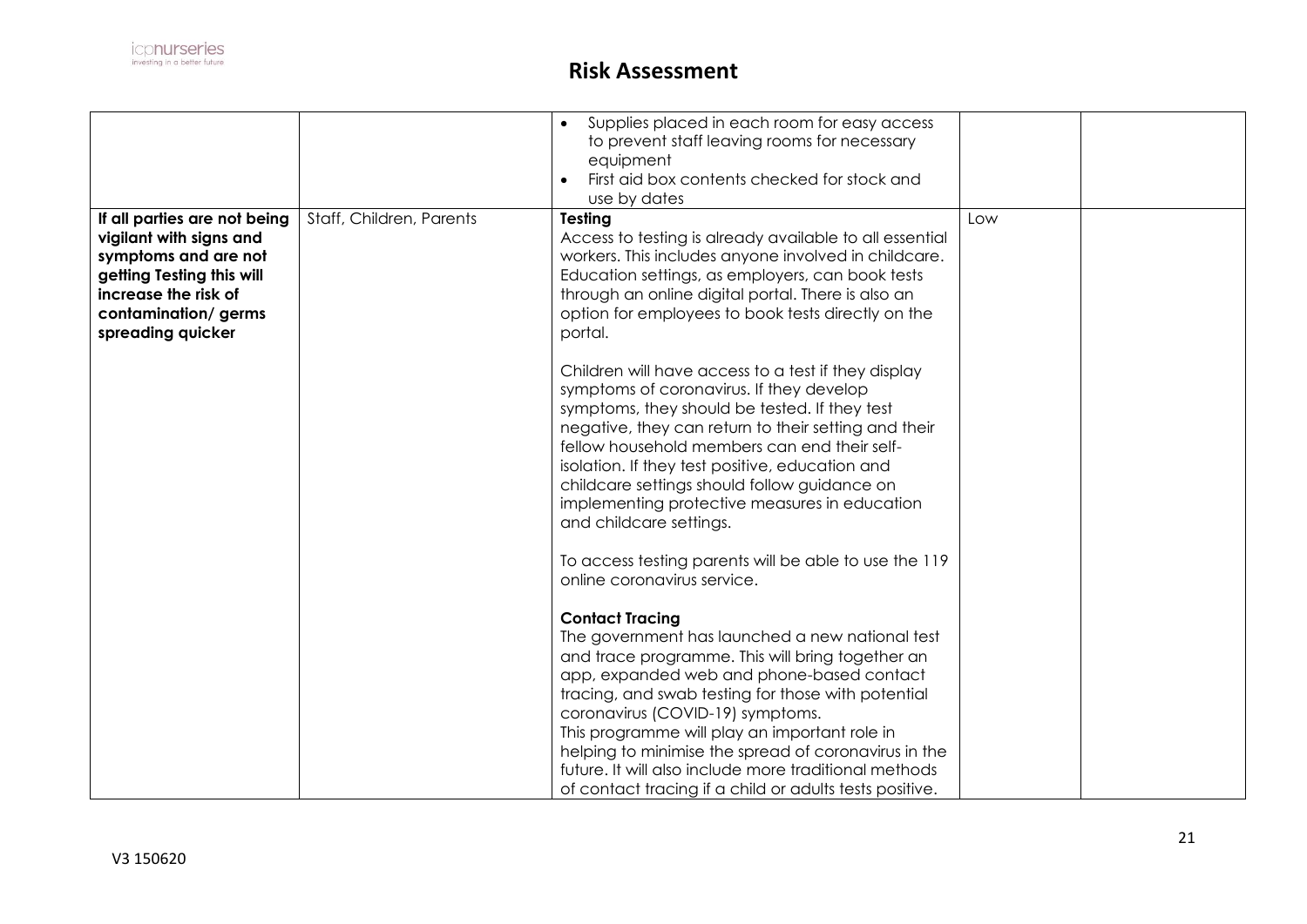|                                                                                                                                                                                                       |                          | This could include, for example, direct discussion<br>with parents and schools or colleges on recent<br>contacts.<br>All staff working for ICP nurseries must register for the<br>App, once available.                                                                                                                                                                                                                                                                                                                                                                                                                                                                                                                                                                                                                                                                                                                                                                                                                                                                            |  |
|-------------------------------------------------------------------------------------------------------------------------------------------------------------------------------------------------------|--------------------------|-----------------------------------------------------------------------------------------------------------------------------------------------------------------------------------------------------------------------------------------------------------------------------------------------------------------------------------------------------------------------------------------------------------------------------------------------------------------------------------------------------------------------------------------------------------------------------------------------------------------------------------------------------------------------------------------------------------------------------------------------------------------------------------------------------------------------------------------------------------------------------------------------------------------------------------------------------------------------------------------------------------------------------------------------------------------------------------|--|
| By not having the correct<br>measures in place to<br><b>Support and protect</b><br>children with additional<br>needs could put them at<br>higher risk of becoming<br>poorly and others around<br>them | Staff, Children, Parents | Supporting vulnerable children and those with<br>additional needs<br>All existing vulnerable children must be<br>encouraged to take up their nursery place from 1st<br>June.<br>Nursery manager / key person must check on the<br>welfare of any child who does not attend on any<br>day, as per the Recording and Monitoring<br>Attendance (Children) procedure.<br>Nursery manager to identify and plan<br>how best to support high needs groups, including<br>children with SEND, vulnerable children and<br>disadvantaged children when the setting reopens.<br>Nursery manager to complete risk assessment for<br>those children with an EHCP.<br>If non-symptomatic children present behaviours<br>which may increase the risk of droplet transmission<br>(such as spitting), they should continue to receive<br>care in the same way, including any existing routine<br>use of PPE.<br>To reduce the risk of coronavirus transmission, no<br>additional PPE is necessary, but additional space<br>and frequent cleaning of surfaces, objects and toys<br>will be required. |  |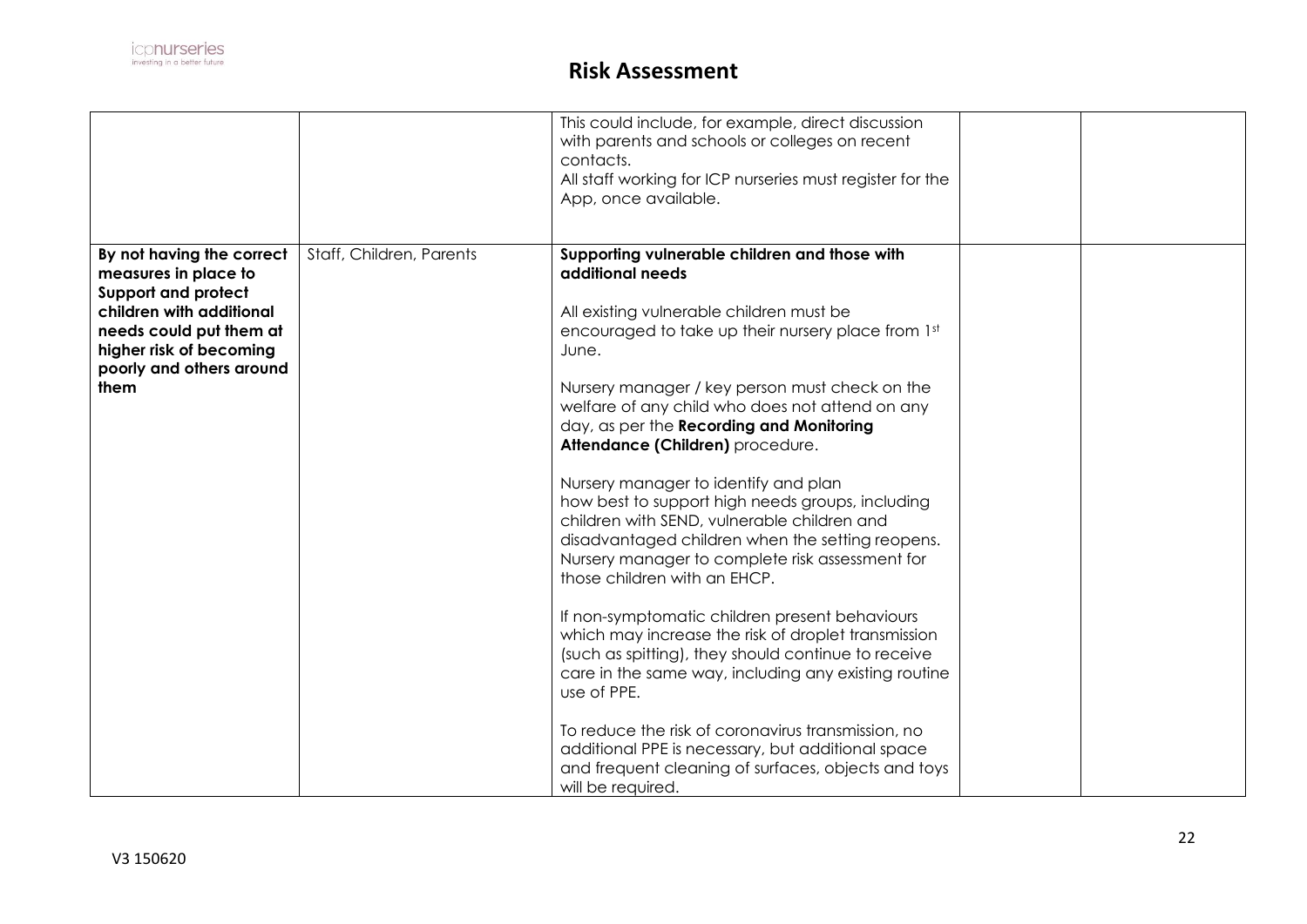

|                                                                                                         | Cleaning arrangements should be increased in all<br>settings, with a specific focus on surfaces which are<br>touched a lot.                                                                                                                                                                                                                                                                                                                                                                                                                     |  |
|---------------------------------------------------------------------------------------------------------|-------------------------------------------------------------------------------------------------------------------------------------------------------------------------------------------------------------------------------------------------------------------------------------------------------------------------------------------------------------------------------------------------------------------------------------------------------------------------------------------------------------------------------------------------|--|
|                                                                                                         | Where children with special educational needs<br>may not be able to understand the need for social<br>distancing and may also seek close interaction with<br>their peers or adults to provide reassurance at a<br>period of disruption to their routines, it is imperative<br>that childcare settings conduct risk assessments<br>around managing groups of children within the<br>setting. This should include limiting the number of<br>children in each group and reducing this to provide<br>more space in each classroom or learning area. |  |
|                                                                                                         | As far as possible, small groups of children should<br>be supported by consistent staffing, and groups<br>should remain as consistent as possible throughout<br>the outbreak.                                                                                                                                                                                                                                                                                                                                                                   |  |
|                                                                                                         | Some children will need additional support to follow<br>the measures set out in this risk assessment (for<br>example, routes round school marked in braille or<br>with other meaningful symbols, and social stories to<br>support them in understanding how to follow rules).                                                                                                                                                                                                                                                                   |  |
| Children or adults who<br>become unwell or there<br>is a confirmed case of<br>coronavirus in a setting, | Children or adults who become unwell or there is a<br>confirmed case of coronavirus in a setting<br>If anyone becomes unwell with a new continuous                                                                                                                                                                                                                                                                                                                                                                                              |  |
| could spread the<br>infection if procedures<br>are not followed                                         | cough or high temperature of 37.8 degrees<br>centigrade or higher, or a loss of, or change in their<br>your normal sense of taste or smell (anosmia) in a<br>childcare setting, they must be sent home and<br>advised to follow the Guidance for Households with<br><b>Possible Coronavirus Infection.</b>                                                                                                                                                                                                                                      |  |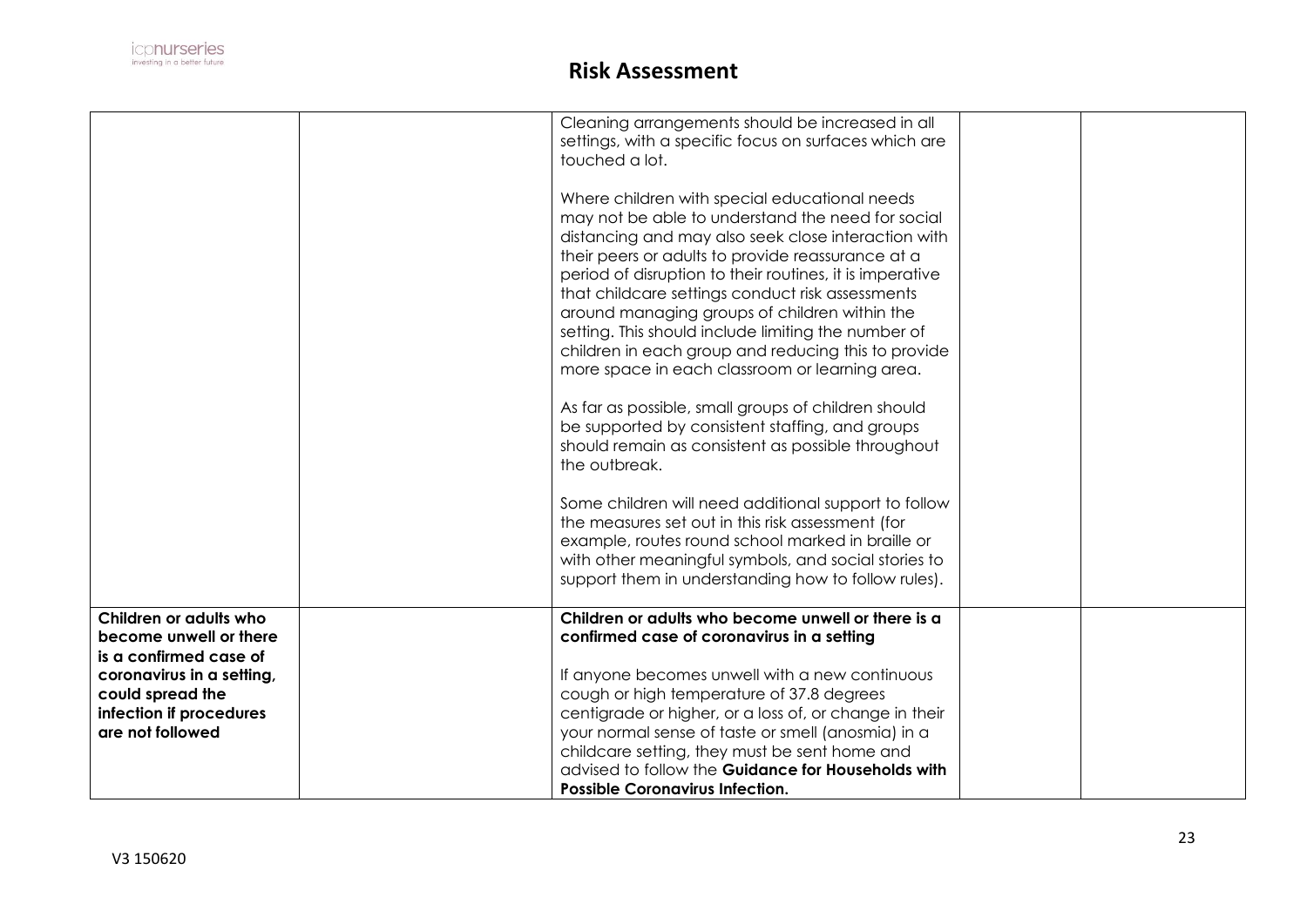

|                                                                                                                                                                                                               |                          | Please note, settings do not need to take children's<br>temperatures every morning or throughout the day.<br>Public Health England's guidance is that routine<br>testing of an individual's temperature is not a<br>reliable method for identifying coronavirus.<br>Please refer to Covid-19 (Coronavirus) risk<br>assessment - suspected / confirmed cases.                                                                                                                                                                                                                                                                                                                                                                                                                                         |  |
|---------------------------------------------------------------------------------------------------------------------------------------------------------------------------------------------------------------|--------------------------|------------------------------------------------------------------------------------------------------------------------------------------------------------------------------------------------------------------------------------------------------------------------------------------------------------------------------------------------------------------------------------------------------------------------------------------------------------------------------------------------------------------------------------------------------------------------------------------------------------------------------------------------------------------------------------------------------------------------------------------------------------------------------------------------------|--|
| If we do not have the<br>appropriate measures in<br>place for our Shielded<br>and clinically vulnerable<br>children and young<br>people, they can be<br>more at risk of the<br>infection and become<br>poorly | Staff, Children, Parents | Shielded and clinically vulnerable children and<br>young people<br>For the vast majority of children young people,<br>coronavirus is a mild illness. Children and young<br>people (0 to 18 years of age) who have been<br>classed as clinically extremely vulnerable due to<br>pre-existing medical conditions have been advised<br>to shield. We do not expect these children to be<br>attending nursery, and they should continue to be<br>supported at home as much as possible.<br>Clinically vulnerable (but not clinically extremely<br>vulnerable) people are those considered to be at a<br>higher risk of severe illness from coronavirus. A small<br>minority of children will fall into this category, and<br>parents should follow medical advice if their child is<br>in this category. |  |
| By not having the<br>appropriate measure in<br>place for the Shielded<br>and clinically vulnerable<br>adults they can be more<br>at risk of the infection<br>and become poorly,                               | Staff, Children, Parents | Shielded and clinically vulnerable adults<br>Clinically extremely vulnerable individuals are<br>advised not to work outside the home. We are<br>strongly advising people, including education staff,<br>who are clinically extremely vulnerable (those with<br>serious underlying health conditions which put them<br>at very high risk of severe illness from coronavirus<br>and have been advised by their clinician or<br>through a letter) to rigorously follow shielding                                                                                                                                                                                                                                                                                                                        |  |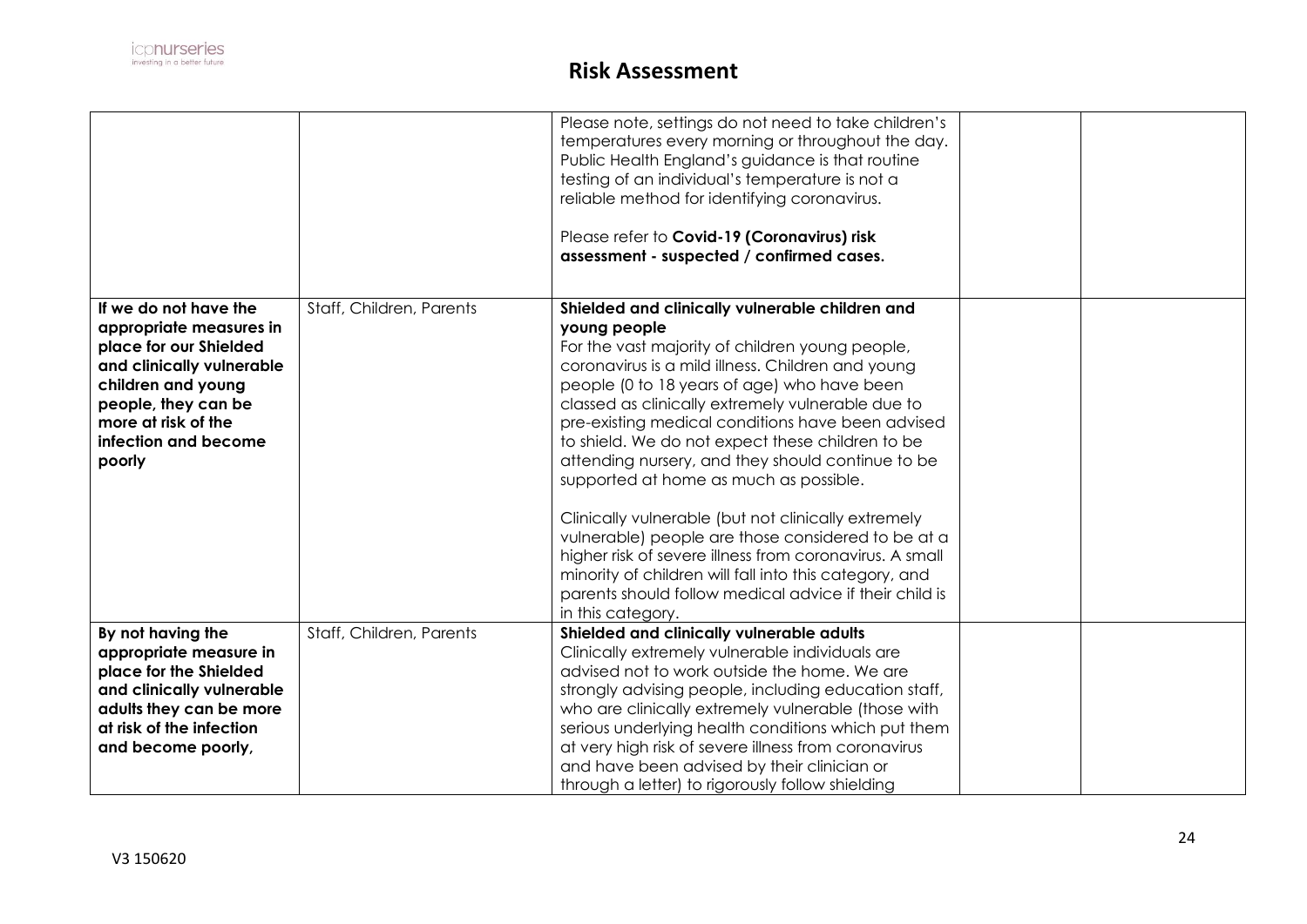

|                                                                                                                                                                                                            |                          | measures in order to keep themselves safe. Staff in<br>this position are advised not to attend work.                                                                                                                                                                                                                                                                                                                                                                                                                                     |  |
|------------------------------------------------------------------------------------------------------------------------------------------------------------------------------------------------------------|--------------------------|------------------------------------------------------------------------------------------------------------------------------------------------------------------------------------------------------------------------------------------------------------------------------------------------------------------------------------------------------------------------------------------------------------------------------------------------------------------------------------------------------------------------------------------|--|
|                                                                                                                                                                                                            |                          | Clinically vulnerable individuals who are at higher<br>risk of severe illness (for example, people with some<br>pre-existing conditions as set out in the Staying at<br>home and away from others (social distancing)<br>guidance have been advised to take extra care in<br>observing social distancing and should work from<br>home where possible. Childcare settings should<br>endeavor to support this, for example by asking<br>staff to support home learning.                                                                    |  |
|                                                                                                                                                                                                            |                          | If clinically vulnerable (but not clinically extremely<br>vulnerable) individuals cannot work from home,<br>they should be offered the safest available on-site<br>roles, staying 2 metres away from others wherever<br>possible, although the individual may choose to<br>take on a role that does not allow for this distance if<br>they prefer to do so. If they have to spend time<br>within 2 metres of other people, settings must<br>carefully assess and discuss with them whether this<br>involves an acceptable level of risk. |  |
|                                                                                                                                                                                                            |                          | Read COVID-19: guidance on shielding and<br>protecting people defined on medical grounds as<br>extremely vulnerable for more advice.                                                                                                                                                                                                                                                                                                                                                                                                     |  |
| If a child or adult is Living<br>with a shielded or<br>clinically vulnerable<br>person, and they have<br>not taken the correct<br>measures of protecting<br>themselves they can<br>spread the germs to the | Staff, Children, Parents | Living with a shielded or clinically vulnerable<br>person<br>If a child or a member of staff lives with someone<br>who is clinically vulnerable (but not clinically<br>extremely vulnerable), including those who are<br>pregnant, they can attend their education or<br>childcare setting.                                                                                                                                                                                                                                              |  |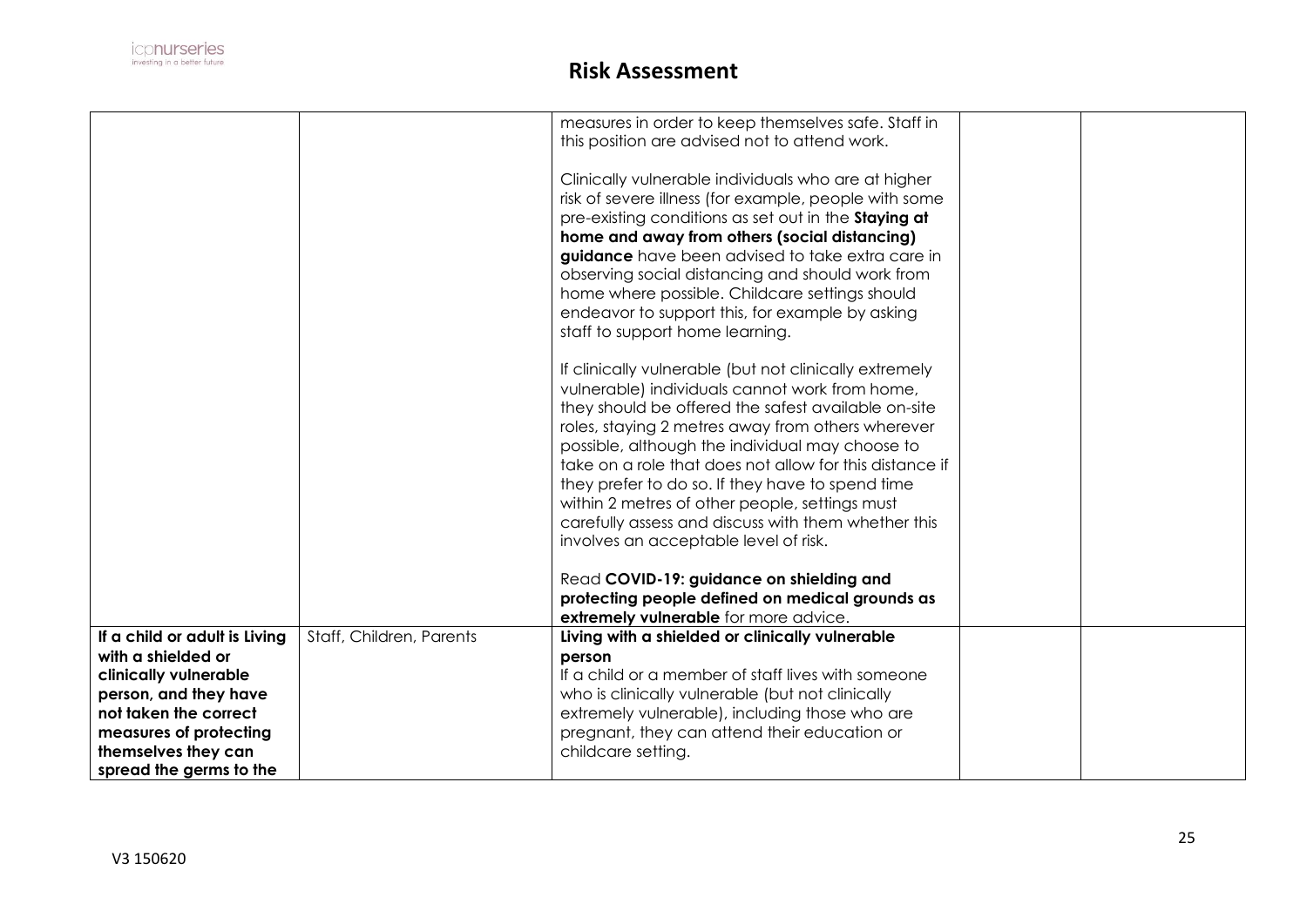| vulnerable making them<br>poorly | A risk assessment should be completed for<br>Expectant Mothers, which includes additional<br>measure in relation to social distancing.                                                                                                                                                                                                                                                                                                                                                                                                              |  |
|----------------------------------|-----------------------------------------------------------------------------------------------------------------------------------------------------------------------------------------------------------------------------------------------------------------------------------------------------------------------------------------------------------------------------------------------------------------------------------------------------------------------------------------------------------------------------------------------------|--|
|                                  | If a child or staff member lives in a household with<br>someone who is extremely clinically vulnerable, as<br>set out in the COVID-19: guidance on shielding and<br>protecting people defined on medical grounds as<br>extremely vulnerable guidance, it is advised they<br>only attend an education or childcare setting if<br>stringent social distancing can be adhered to and,<br>in the case of children, they are able to understand<br>and follow those instructions. This may not be<br>possible for very young children and older children |  |
|                                  | without the capacity to adhere to the instructions<br>on social distancing.<br>If stringent social distancing cannot be adhered to,<br>we do not expect those individuals to attend. They<br>should be supported to learn or work at home.                                                                                                                                                                                                                                                                                                          |  |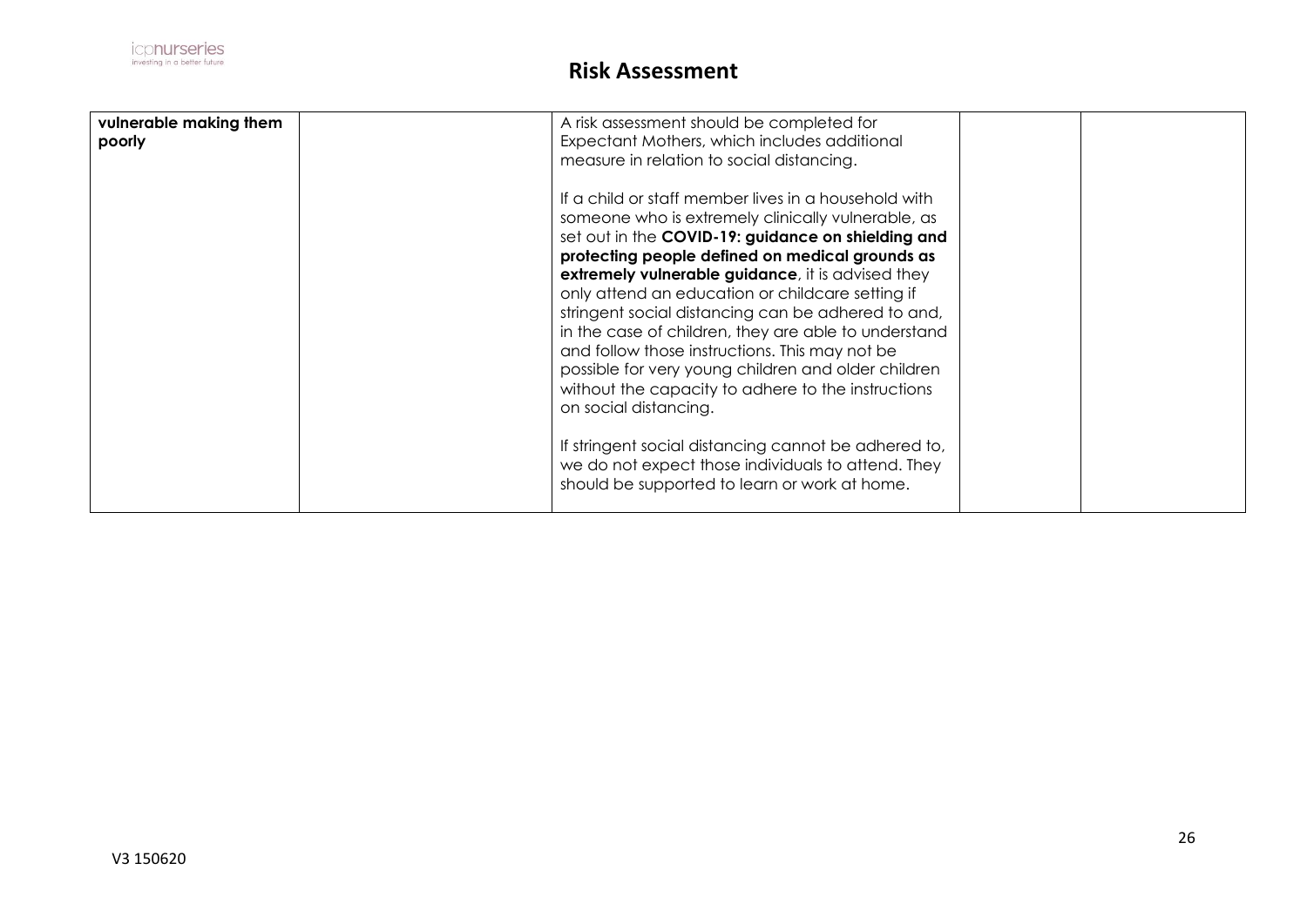| Transmission of germs if<br>correct protocol is not in<br>place and not being<br>followed.<br><b>Ensure Transport</b><br>arrangements are pre-<br>planned. | Staff, Children, Parents | <b>Transport arrangements</b><br>Public transport<br>From 15 June 2020, face coverings must be worn on<br>public transport in England. A face covering is a<br>covering of any type which covers your nose and<br>mouth. Some people don't have to wear a face<br>covering for health, age or equality reasons.<br>Hands should be washed or sanitised before and<br>after touching a face covering.<br>Children under the age of three should not be<br>wearing face coverings, however there is an<br>expectation that those aged three and over will be<br>wearing them if they can do so properly.<br>Making sure staff. parents and children follow the<br>Coronavirus (COVID-19): safer travel guidance for<br>passengers when planning their travel<br>ensuring that transport arrangements cater for any<br>changes to start and finish times.<br>Encourage staff. parents and children to cycle,<br>walk or drive to their setting where possible.<br>Take appropriate actions to reduce risk if hygiene<br>rules and social distancing is not possible e.g. face<br>coverings, gloves, hand sanitiser. | Low |  |
|------------------------------------------------------------------------------------------------------------------------------------------------------------|--------------------------|------------------------------------------------------------------------------------------------------------------------------------------------------------------------------------------------------------------------------------------------------------------------------------------------------------------------------------------------------------------------------------------------------------------------------------------------------------------------------------------------------------------------------------------------------------------------------------------------------------------------------------------------------------------------------------------------------------------------------------------------------------------------------------------------------------------------------------------------------------------------------------------------------------------------------------------------------------------------------------------------------------------------------------------------------------------------------------------------------------------|-----|--|
|                                                                                                                                                            |                          |                                                                                                                                                                                                                                                                                                                                                                                                                                                                                                                                                                                                                                                                                                                                                                                                                                                                                                                                                                                                                                                                                                                  |     |  |